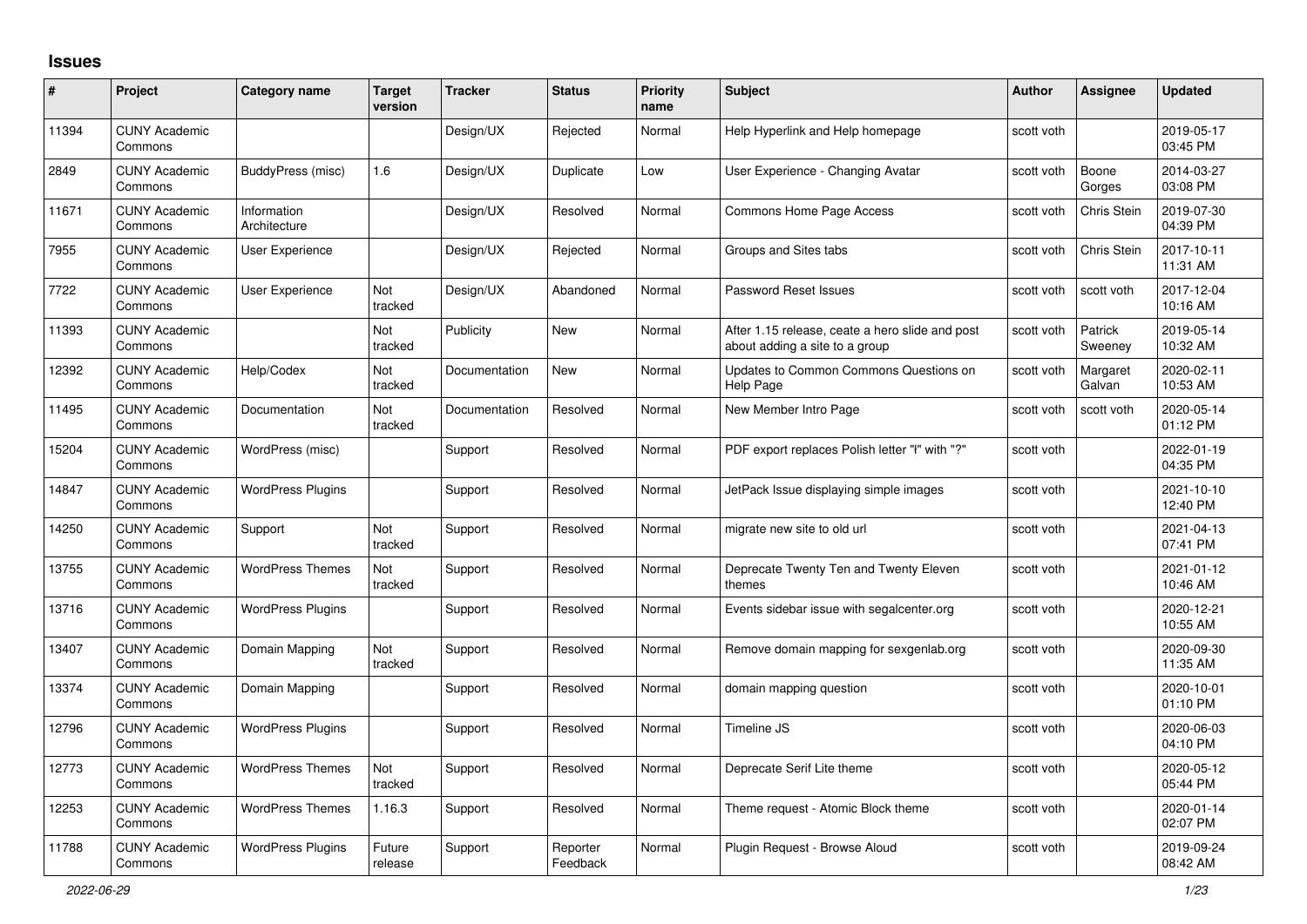| #     | Project                         | Category name            | Target<br>version | <b>Tracker</b> | <b>Status</b>        | <b>Priority</b><br>name | <b>Subject</b>                                                     | <b>Author</b> | <b>Assignee</b> | <b>Updated</b>         |
|-------|---------------------------------|--------------------------|-------------------|----------------|----------------------|-------------------------|--------------------------------------------------------------------|---------------|-----------------|------------------------|
| 11745 | <b>CUNY Academic</b><br>Commons | <b>WordPress Themes</b>  | Not<br>tracked    | Support        | Resolved             | Normal                  | Make ColorMag theme available for literary bronx<br>site           | scott voth    |                 | 2019-08-14<br>03:36 PM |
| 11590 | <b>CUNY Academic</b><br>Commons | <b>WordPress Plugins</b> | 1.15.4            | Support        | Resolved             | Normal                  | deprecate TheThe Tabs and Accordion plugin                         | scott voth    |                 | 2019-06-25<br>04:22 PM |
| 11524 | <b>CUNY Academic</b><br>Commons | <b>WordPress Themes</b>  | Not<br>tracked    | Support        | Resolved             | Normal                  | theme purchase rights                                              | scott voth    |                 | 2019-06-06<br>01:43 PM |
| 11346 | <b>CUNY Academic</b><br>Commons | Accessibility            | 1.14.11           | Support        | Resolved             | Normal                  | Accessibility issues on Help page                                  | scott voth    |                 | 2019-04-23<br>11:38 AM |
| 11276 | <b>CUNY Academic</b><br>Commons | <b>WordPress Plugins</b> |                   | Support        | Resolved             | Normal                  | unable to embed PDF with PDF Embedder                              | scott voth    |                 | 2019-05-14<br>05:03 PM |
| 11175 | <b>CUNY Academic</b><br>Commons | <b>WordPress Plugins</b> | Not<br>tracked    | Support        | Resolved             | Normal                  | unsubscribe action not working with Tribulant<br>newsletter plugin | scott voth    |                 | 2019-02-28<br>04:40 PM |
| 10982 | <b>CUNY Academic</b><br>Commons | Domain Mapping           | Not<br>tracked    | Support        | Reporter<br>Feedback | Normal                  | <b>CNAME</b> question                                              | scott voth    |                 | 2019-01-22<br>04:29 PM |
| 10858 | <b>CUNY Academic</b><br>Commons |                          | 1.14.3            | Support        | Resolved             | Normal                  | deprecate WP Post to PDF plugin                                    | scott voth    |                 | 2018-12-26<br>10:33 AM |
| 10749 | <b>CUNY Academic</b><br>Commons | <b>WordPress Plugins</b> |                   | Support        | Duplicate            | Normal                  | Plugin Request - H5P                                               | scott voth    |                 | 2018-11-26<br>03:22 PM |
| 10529 | <b>CUNY Academic</b><br>Commons | <b>WordPress Plugins</b> | 1.13.12           | Support        | Resolved             | Normal                  | Plugin Request -<br>https://wordpress.org/plugins/sign-up-sheets/  | scott voth    |                 | 2018-10-23<br>11:36 AM |
| 10528 | CUNY Academic<br>Commons        | Domain Mapping           |                   | Support        | Rejected             | Normal                  | domain Mapping request for Kelly Josephs Baker                     | scott voth    |                 | 2018-10-15<br>11:20 AM |
| 10348 | <b>CUNY Academic</b><br>Commons | <b>WordPress Plugins</b> | 1.13.10           | Support        | Resolved             | Normal                  | <b>Remove Outdated Plugins</b>                                     | scott voth    |                 | 2018-09-25<br>11:00 AM |
| 10345 | <b>CUNY Academic</b><br>Commons | <b>WordPress Plugins</b> | 1.13.10           | Support        | Resolved             | Normal                  | Remove "Sociable" Plugin                                           | scott voth    |                 | 2018-09-25<br>10:54 AM |
| 10344 | <b>CUNY Academic</b><br>Commons | <b>WordPress Plugins</b> | 1.13.10           | Support        | Resolved             | Normal                  | Twitter Plugins that are outdated                                  | scott voth    |                 | 2018-09-25<br>10:50 AM |
| 10173 | <b>CUNY Academic</b><br>Commons | <b>WordPress Plugins</b> | 1.13.8            | Support        | Resolved             | Normal                  | Plugin Request - MapMaker Enhanced Google<br>Maps                  | scott voth    |                 | 2018-08-23<br>08:07 AM |
| 10171 | <b>CUNY Academic</b><br>Commons | WordPress (misc)         | Not<br>tracked    | Support        | Resolved             | Normal                  | <b>Migration Question</b>                                          | scott voth    |                 | 2018-09-12<br>01:48 PM |
| 10112 | <b>CUNY Academic</b><br>Commons | <b>WordPress Plugins</b> | 1.13.7            | Support        | Resolved             | Normal                  | plugin request - Elementor                                         | scott voth    |                 | 2018-08-06<br>01:45 PM |
| 10111 | <b>CUNY Academic</b><br>Commons | <b>WordPress Plugins</b> | 1.13.7            | Support        | Resolved             | Normal                  | Plugin request - Glossary                                          | scott voth    |                 | 2018-08-06<br>01:44 PM |
| 10106 | CUNY Academic<br>Commons        | <b>WordPress Plugins</b> | 1.13.7            | Support        | Resolved             | Normal                  | Plugin reguest - Better Font Awesome                               | scott voth    |                 | 2018-08-06<br>01:38 PM |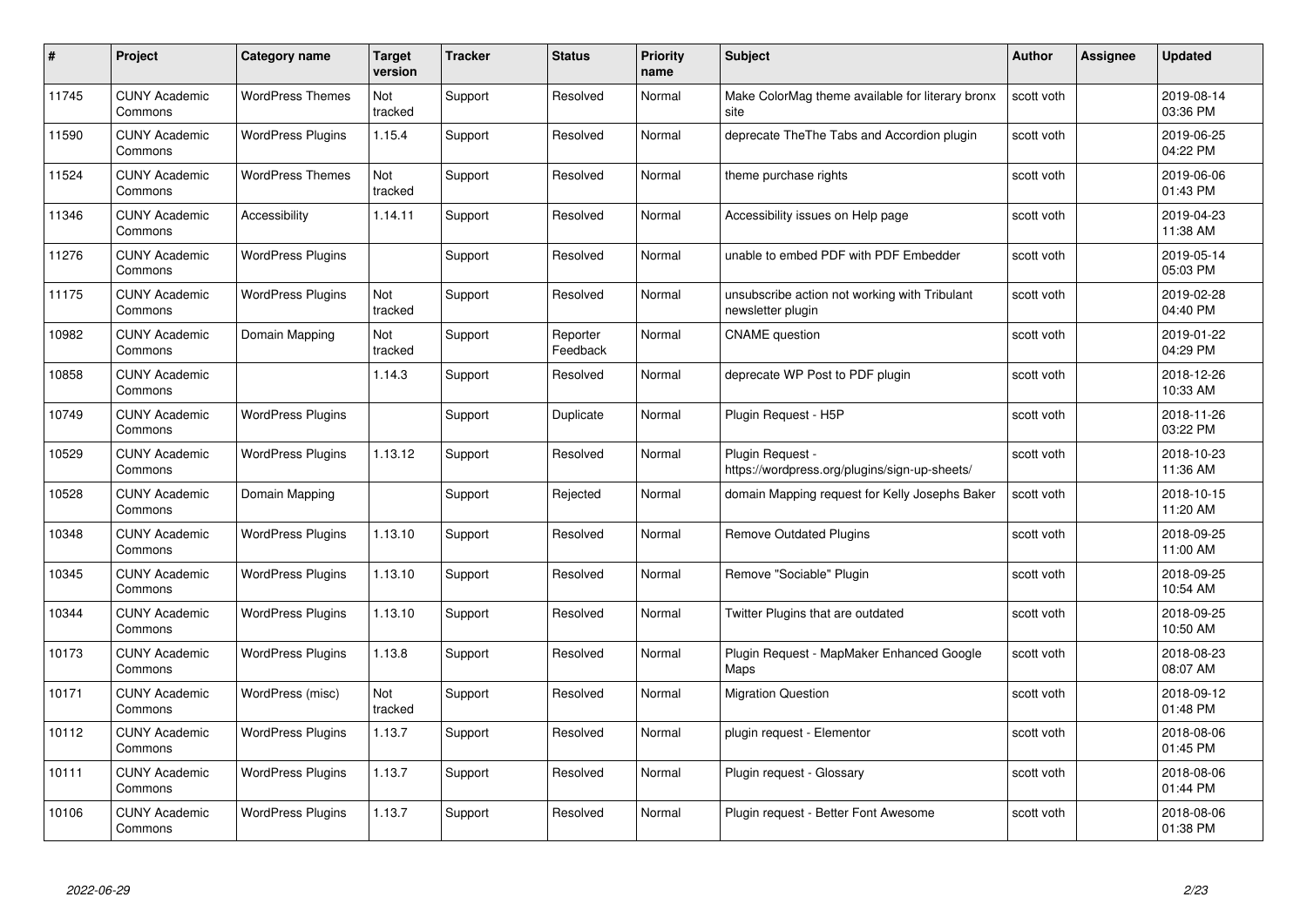| #     | Project                         | <b>Category name</b>     | Target<br>version | <b>Tracker</b> | <b>Status</b> | <b>Priority</b><br>name | <b>Subject</b>                                             | <b>Author</b> | <b>Assignee</b> | <b>Updated</b>         |
|-------|---------------------------------|--------------------------|-------------------|----------------|---------------|-------------------------|------------------------------------------------------------|---------------|-----------------|------------------------|
| 10105 | <b>CUNY Academic</b><br>Commons | <b>WordPress Plugins</b> | 1.13.7            | Support        | Resolved      | Normal                  | Plugin request: Custom Post Type Widget                    | scott voth    |                 | 2018-08-06<br>01:35 PM |
| 10086 | <b>CUNY Academic</b><br>Commons | <b>WordPress Plugins</b> | 1.13.7            | Support        | Resolved      | Normal                  | plugin request - Custom Facebook Feed                      | scott voth    |                 | 2018-08-06<br>01:29 PM |
| 9776  | <b>CUNY Academic</b><br>Commons | <b>WordPress Themes</b>  |                   | Support        | Rejected      | Normal                  | Theme Request - Pilot Fish                                 | scott voth    |                 | 2018-05-17<br>02:36 PM |
| 9745  | <b>CUNY Academic</b><br>Commons | Commons In A Box         | Not<br>tracked    | Support        | Resolved      | Normal                  | Commons in a Box - Query monitor                           | scott voth    |                 | 2018-05-09<br>01:24 PM |
| 9707  | <b>CUNY Academic</b><br>Commons | commonsinabox.org        |                   | Support        | Resolved      | Normal                  | CommonsinaBox.org DEV admin not responding                 | scott voth    |                 | 2018-05-07<br>10:38 AM |
| 9685  | <b>CUNY Academic</b><br>Commons | <b>WordPress Plugins</b> | 1.13.1            | Support        | Resolved      | Normal                  | Plugin Request - Popup-Maker                               | scott voth    |                 | 2018-05-08<br>10:52 AM |
| 9675  | <b>CUNY Academic</b><br>Commons | WordPress (misc)         |                   | Support        | Resolved      | Normal                  | Upload html file to new labor forum site                   | scott voth    |                 | 2018-04-30<br>09:15 PM |
| 9221  | <b>CUNY Academic</b><br>Commons | <b>WordPress Plugins</b> | 1.16.6            | Support        | Resolved      | Normal                  | Plugin Request - Quiz and Survey Master                    | scott voth    |                 | 2020-02-25<br>10:55 AM |
| 9217  | <b>CUNY Academic</b><br>Commons | <b>WordPress Plugins</b> | 1.12.9            | Support        | Resolved      | Normal                  | Plugin Request - Text to Speech Widget                     | scott voth    |                 | 2018-02-27<br>11:05 AM |
| 9053  | <b>CUNY Academic</b><br>Commons | <b>WordPress Plugins</b> | 1.12.6            | Support        | Resolved      | Normal                  | WPBakery Visual Composer plugin Not Working                | scott voth    |                 | 2018-01-09<br>07:50 PM |
| 8859  | <b>CUNY Academic</b><br>Commons |                          | Not<br>tracked    | Support        | Resolved      | Normal                  | <b>Hero Slide Permissions</b>                              | scott voth    |                 | 2017-10-26<br>09:59 AM |
| 8706  | <b>CUNY Academic</b><br>Commons | <b>WordPress Plugins</b> | 1.11.13           | Support        | Resolved      | Normal                  | Plugin Request - Accordion Slider lite                     | scott voth    |                 | 2017-09-22<br>10:01 AM |
| 8683  | <b>CUNY Academic</b><br>Commons | WordPress (misc)         | 1.11.12           | Support        | Resolved      | Normal                  | site banner getting overlaid by black WordPress<br>nav bar | scott voth    |                 | 2017-09-11<br>09:32 PM |
| 7810  | <b>CUNY Academic</b><br>Commons | <b>WordPress Themes</b>  | 1.10.15           | Support        | Resolved      | Normal                  | Brunelleschi theme deprecation                             | scott voth    |                 | 2017-03-27<br>10:38 AM |
| 7802  | <b>CUNY Academic</b><br>Commons |                          |                   | Support        | Duplicate     | Normal                  | SPS Faculty site stopped receiving notifications           | scott voth    |                 | 2017-03-16<br>05:33 PM |
| 7295  | <b>CUNY Academic</b><br>Commons | commonsinabox.org        | Not<br>tracked    | Support        | Resolved      | High                    | commonsinabox.org performance issues                       | scott voth    |                 | 2017-01-03<br>10:52 AM |
| 6111  | <b>CUNY Academic</b><br>Commons | Registration             |                   | Support        | Resolved      | Normal                  | Manually Activate Member Account - Sunjum<br>Hussain       | scott voth    |                 | 2016-10-11<br>08:21 PM |
| 5271  | <b>CUNY Academic</b><br>Commons | Server                   |                   | Support        | Resolved      | High                    | CBOX and Commons sites down?                               | scott voth    |                 | 2016-02-28<br>12:30 PM |
| 5032  | CUNY Academic<br>Commons        | Server                   |                   | Support        | Resolved      | Normal                  | Error establishing a database connection                   | scott voth    |                 | 2015-12-14<br>08:46 PM |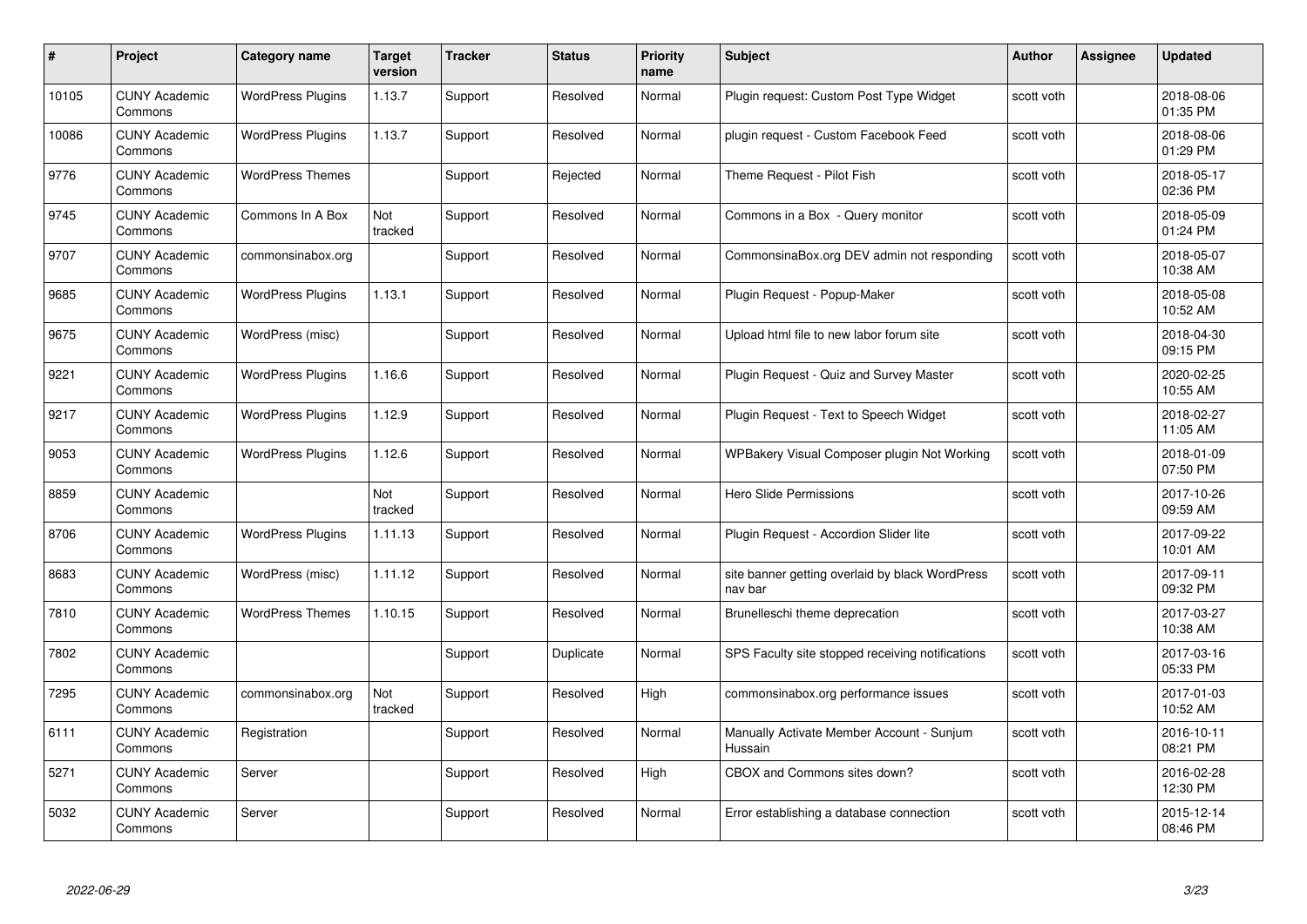| #     | Project                         | Category name            | <b>Target</b><br>version | <b>Tracker</b> | <b>Status</b> | <b>Priority</b><br>name | <b>Subject</b>                                                                 | <b>Author</b> | <b>Assignee</b> | <b>Updated</b>         |
|-------|---------------------------------|--------------------------|--------------------------|----------------|---------------|-------------------------|--------------------------------------------------------------------------------|---------------|-----------------|------------------------|
| 4047  | <b>CUNY Academic</b><br>Commons | <b>WordPress Themes</b>  | Not<br>tracked           | Support        | Resolved      | Normal                  | Help James Samuel with Theme after it was<br>updated                           | scott voth    |                 | 2015-07-21<br>06:12 PM |
| 3712  | <b>CUNY Academic</b><br>Commons | <b>WordPress Themes</b>  | 1.7.6                    | Support        | Resolved      | Normal                  | Two plugins for the "Old Paper Theme" not<br>Available                         | scott voth    |                 | 2014-12-11<br>08:16 PM |
| 3621  | <b>CUNY Academic</b><br>Commons | Domain Mapping           | Not<br>tracked           | Support        | Resolved      | Normal                  | Question - Google Analytics, Mapped Domains,<br>and WP-Google-Analytics plugin | scott voth    |                 | 2015-04-01<br>09:16 PM |
| 3549  | <b>CUNY Academic</b><br>Commons | commonsinabox.org        | Not<br>tracked           | Support        | Rejected      | Normal                  | Spam on CBOX.org                                                               | scott voth    |                 | 2014-10-15<br>12:10 AM |
| 3446  | <b>CUNY Academic</b><br>Commons | Domain Mapping           |                          | Support        | Rejected      | Normal                  | bkpublicscholars.org Domain Mapping Request<br>not working?                    | scott voth    |                 | 2014-09-05<br>09:39 AM |
| 3081  | <b>CUNY Academic</b><br>Commons | Home Page                |                          | Support        | Resolved      | Normal                  | Lost Access to Create Hero Slides                                              | scott voth    |                 | 2014-02-27<br>08:06 PM |
| 2947  | <b>CUNY Academic</b><br>Commons |                          | Not<br>tracked           | Support        | Resolved      | Normal                  | Question on "Tools>>Domain Mapping"                                            | scott voth    |                 | 2013-12-21<br>07:14 PM |
| 2946  | <b>CUNY Academic</b><br>Commons | WordPress (misc)         |                          | Support        | Resolved      | Normal                  | Help Delete WP site with broken link                                           | scott voth    |                 | 2014-02-08<br>09:53 AM |
| 15965 | <b>CUNY Academic</b><br>Commons | Domain Mapping           | Not<br>tracked           | Support        | Resolved      | Normal                  | Domain Mapping - Joseph van der Naald                                          | scott voth    | Boone<br>Gorges | 2022-04-29<br>04:06 PM |
| 15767 | <b>CUNY Academic</b><br>Commons | WordPress (misc)         |                          | Support        | New           | Normal                  | Site loading slowly                                                            | scott voth    | Boone<br>Gorges | 2022-04-04<br>08:56 PM |
| 15626 | <b>CUNY Academic</b><br>Commons | Domain Mapping           | Not<br>tracked           | Support        | Resolved      | Normal                  | domain mapping - Jason tougaw                                                  | scott voth    | Boone<br>Gorges | 2022-03-15<br>02:10 PM |
| 15620 | <b>CUNY Academic</b><br>Commons | <b>WordPress Plugins</b> | 1.19.6                   | Support        | Resolved      | Normal                  | slider revolution plugin update                                                | scott voth    | Boone<br>Gorges | 2022-03-22<br>11:30 AM |
| 15395 | <b>CUNY Academic</b><br>Commons | Domain Mapping           | 1.19.5                   | Support        | Resolved      | Normal                  | Domain Mapping - Queens College Department of   scott voth<br>Urban Studies    |               | Boone<br>Gorges | 2022-02-22<br>11:40 AM |
| 15223 | <b>CUNY Academic</b><br>Commons | Domain Mapping           | Not<br>tracked           | Support        | Resolved      | Normal                  | domain mapping - preludenyc.org                                                | scott voth    | Boone<br>Gorges | 2022-02-02<br>02:24 PM |
| 15185 | <b>CUNY Academic</b><br>Commons | <b>Commons Profile</b>   | 1.19.2                   | Support        | Resolved      | Normal                  | Change "Edit Profile" button to "Edit Public Profile"                          | scott voth    | Boone<br>Gorges | 2022-01-25<br>11:33 AM |
| 15160 | <b>CUNY Academic</b><br>Commons | Teaching                 | 1.19.1                   | Support        | Resolved      | Normal                  | <b>OER Checkbox question</b>                                                   | scott voth    | Boone<br>Gorges | 2022-01-11<br>04:41 PM |
| 14733 | <b>CUNY Academic</b><br>Commons | <b>Commons Profile</b>   |                          | Support        | Duplicate     | Normal                  | Academic Interests UI                                                          | scott voth    | Boone<br>Gorges | 2021-09-15<br>10:52 PM |
| 14697 | <b>CUNY Academic</b><br>Commons | Support                  | 1.18.16                  | Support        | Resolved      | Normal                  | Neatline map embed                                                             | scott voth    | Boone<br>Gorges | 2021-08-10<br>11:16 AM |
| 14548 | CUNY Academic<br>Commons        | <b>WordPress Plugins</b> | 1.18.13                  | Support        | Resolved      | Normal                  | Slider Revolution plugin update                                                | scott voth    | Boone<br>Gorges | 2021-06-22<br>11:14 AM |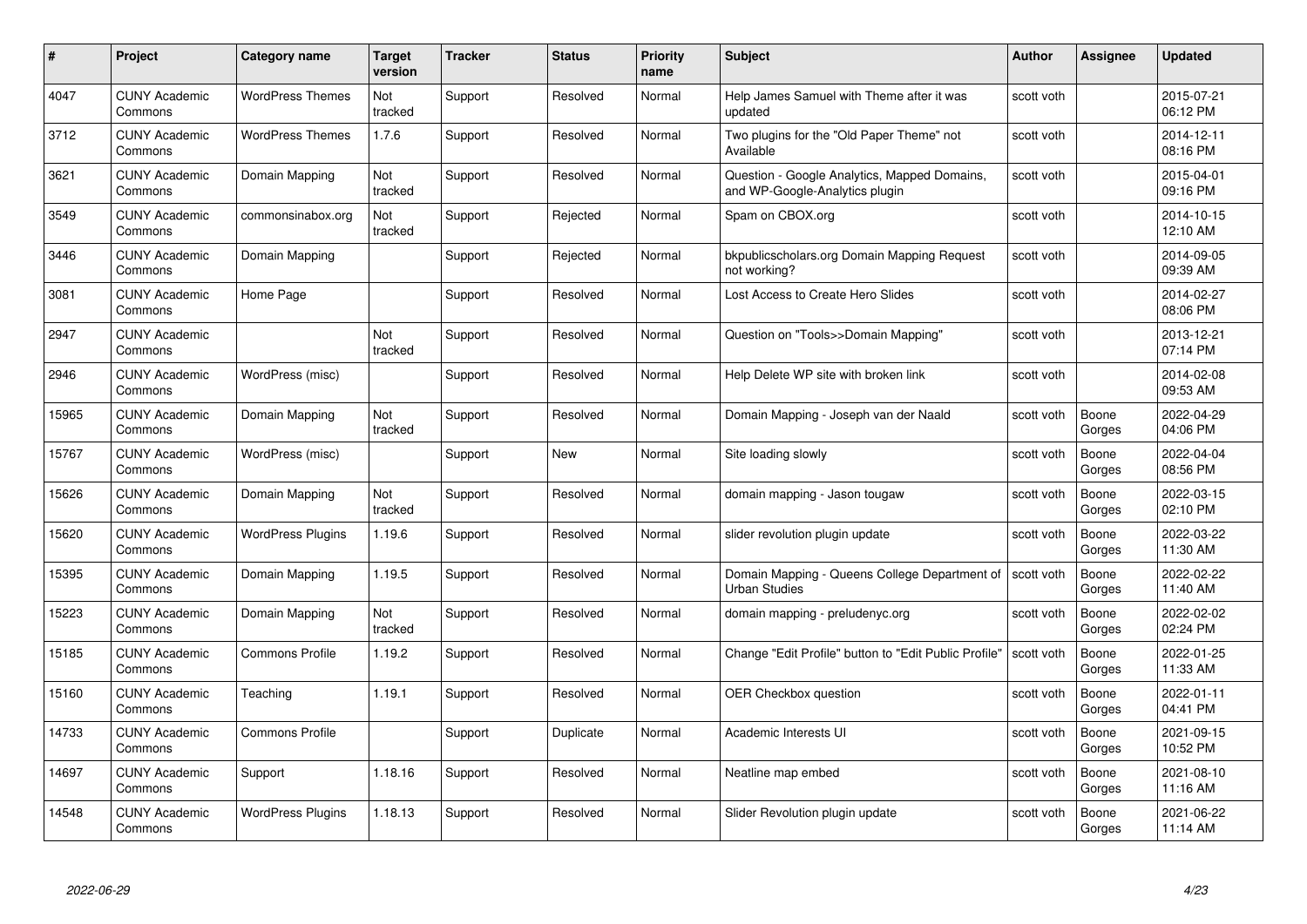| #     | Project                         | <b>Category name</b>     | <b>Target</b><br>version | <b>Tracker</b> | <b>Status</b> | <b>Priority</b><br>name | <b>Subject</b>                                                     | <b>Author</b> | <b>Assignee</b> | <b>Updated</b>         |
|-------|---------------------------------|--------------------------|--------------------------|----------------|---------------|-------------------------|--------------------------------------------------------------------|---------------|-----------------|------------------------|
| 14468 | <b>CUNY Academic</b><br>Commons | <b>WordPress Plugins</b> | 1.18.11                  | Support        | Resolved      | Normal                  | deprecate ShareThis plugin / Add ShareThis<br><b>Share Buttons</b> | scott voth    | Boone<br>Gorges | 2021-05-25<br>11:04 AM |
| 14452 | <b>CUNY Academic</b><br>Commons | Domain Mapping           | <b>Not</b><br>tracked    | Support        | Resolved      | Normal                  | domain mapping - hilarieashton.com                                 | scott voth    | Boone<br>Gorges | 2021-05-17<br>10:46 AM |
| 13924 | <b>CUNY Academic</b><br>Commons | Domain Mapping           | Not<br>tracked           | Support        | Resolved      | Normal                  | domain mapping - cunyhumanitiesalliance.org                        | scott voth    | Boone<br>Gorges | 2021-02-02<br>05:39 PM |
| 13604 | <b>CUNY Academic</b><br>Commons | <b>Public Portfolio</b>  | 2.0.0                    | Support        | Resolved      | Normal                  | Public Profile on Mobile Format                                    | scott voth    | Boone<br>Gorges | 2022-05-26<br>11:36 AM |
| 13511 | <b>CUNY Academic</b><br>Commons | Analytics                | 1.17.7                   | Support        | Resolved      | Normal                  | Google Analytics 4 tagging                                         | scott voth    | Boone<br>Gorges | 2020-11-10<br>10:31 AM |
| 13502 | <b>CUNY Academic</b><br>Commons | Analytics                | 1.17.7                   | Support        | Resolved      | Normal                  | Google Analytics Questions                                         | scott voth    | Boone<br>Gorges | 2020-11-10<br>10:31 AM |
| 13492 | <b>CUNY Academic</b><br>Commons | Shortcodes and<br>embeds | 1.17.6                   | Support        | Resolved      | Normal                  | customized handler for quizlet embeds                              | scott voth    | Boone<br>Gorges | 2020-10-27<br>11:00 AM |
| 13410 | <b>CUNY Academic</b><br>Commons | Group Library            | 1.17.5                   | Support        | Resolved      | Normal                  | Group Library Add item with special characters in<br>title         | scott voth    | Boone<br>Gorges | 2020-10-01<br>12:40 PM |
| 13256 | <b>CUNY Academic</b><br>Commons | <b>WordPress Themes</b>  | 1.17.3                   | Support        | Resolved      | Normal                  | Bridge theme update                                                | scott voth    | Boone<br>Gorges | 2020-09-08<br>11:36 AM |
| 13035 | <b>CUNY Academic</b><br>Commons | <b>BuddyPress Docs</b>   | 1.17.0                   | Support        | Rejected      | Normal                  | Commons 1.17 and BP Docs - TinyMCE options<br>and layout           | scott voth    | Boone<br>Gorges | 2020-07-14<br>02:21 PM |
| 13021 | <b>CUNY Academic</b><br>Commons | <b>BuddyPress Docs</b>   |                          | Support        | Resolved      | Normal                  | new group library question                                         | scott voth    | Boone<br>Gorges | 2020-07-07<br>02:55 PM |
| 12962 | <b>CUNY Academic</b><br>Commons | WordPress (misc)         | 1.16.14                  | Support        | Resolved      | Normal                  | knowmia embed                                                      | scott voth    | Boone<br>Gorges | 2020-06-23<br>02:56 PM |
| 12961 | <b>CUNY Academic</b><br>Commons | WordPress (misc)         | 1.16.14                  | Support        | Resolved      | Normal                  | Embed Loom.com resources                                           | scott voth    | Boone<br>Gorges | 2020-06-22<br>01:07 PM |
| 12955 | <b>CUNY Academic</b><br>Commons | WordPress (misc)         | 1.16.14                  | Support        | Resolved      | Normal                  | Leaflet JS maps                                                    | scott voth    | Boone<br>Gorges | 2020-06-23<br>10:53 AM |
| 12924 | <b>CUNY Academic</b><br>Commons | Domain Mapping           | Not<br>tracked           | Support        | Resolved      | Normal                  | Domain Mapping request - Sam Phillips                              | scott voth    | Boone<br>Gorges | 2020-06-12<br>03:29 PM |
| 12550 | <b>CUNY Academic</b><br>Commons | <b>WordPress Plugins</b> | 1.16.8                   | Support        | Resolved      | Normal                  | Deprecate CommentPress Core?                                       | scott voth    | Boone<br>Gorges | 2020-03-24<br>11:43 AM |
| 12252 | <b>CUNY Academic</b><br>Commons | <b>WordPress Plugins</b> | 1.16.3                   | Support        | Resolved      | Normal                  | Pluginiln Request - Atomic Blocks                                  | scott voth    | Boone<br>Gorges | 2020-01-14<br>10:44 AM |
| 11764 | <b>CUNY Academic</b><br>Commons | Domain Mapping           | Not<br>tracked           | Support        | Resolved      | Normal                  | Domain Mapping request for literarybronx.com                       | scott voth    | Boone<br>Gorges | 2019-08-21<br>05:28 PM |
| 11754 | <b>CUNY Academic</b><br>Commons | <b>Group Files</b>       | Not<br>tracked           | Support        | Resolved      | Normal                  | Group file folder delete                                           | scott voth    | Boone<br>Gorges | 2019-08-15<br>05:10 PM |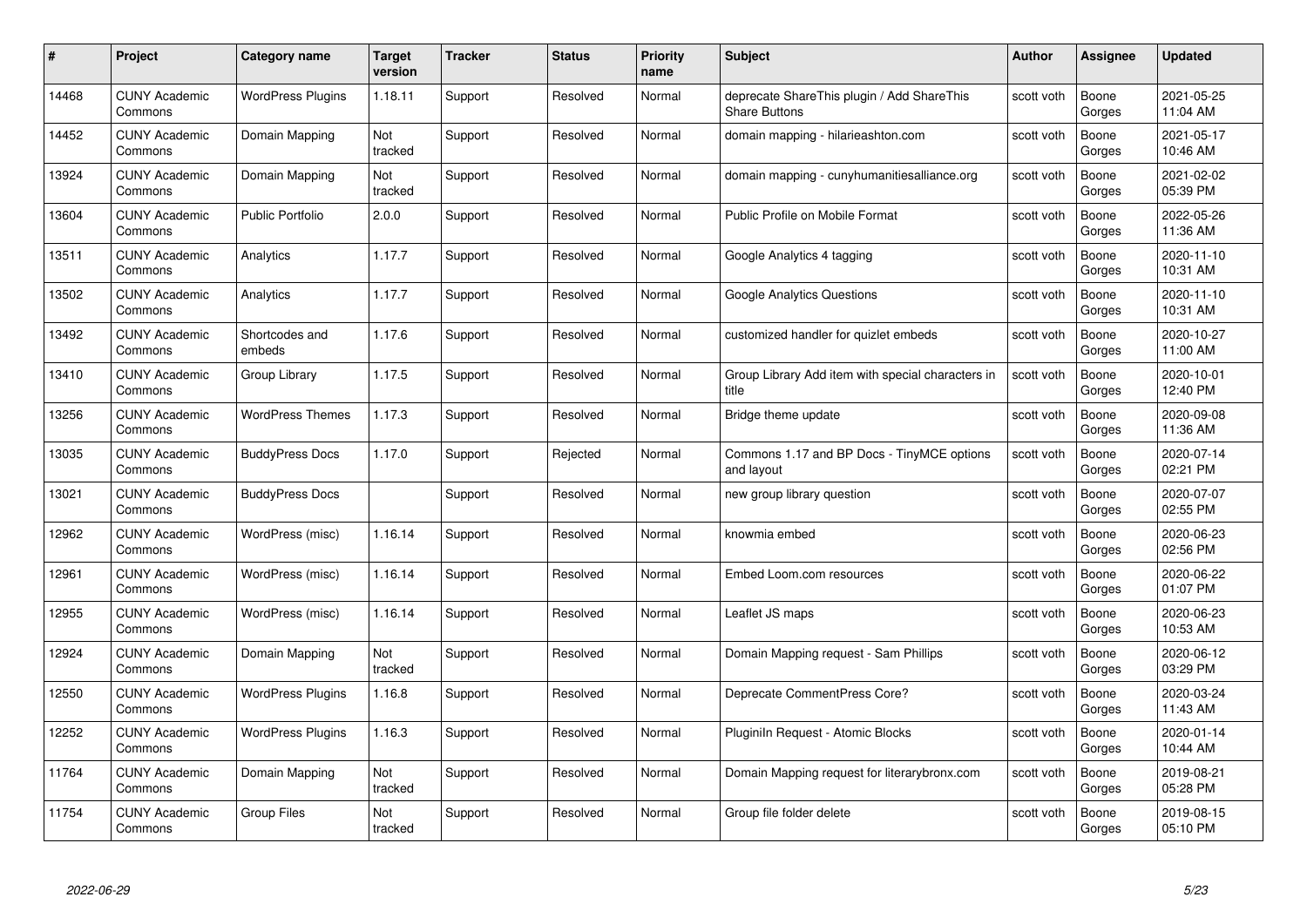| #     | Project                         | <b>Category name</b>     | Target<br>version | <b>Tracker</b> | <b>Status</b>        | <b>Priority</b><br>name | <b>Subject</b>                                                          | <b>Author</b> | <b>Assignee</b> | <b>Updated</b>         |
|-------|---------------------------------|--------------------------|-------------------|----------------|----------------------|-------------------------|-------------------------------------------------------------------------|---------------|-----------------|------------------------|
| 11496 | <b>CUNY Academic</b><br>Commons | <b>Public Portfolio</b>  | 1.15.2            | Support        | <b>New</b>           | Normal                  | Replace Twitter Icon on Member Portfolio page                           | scott voth    | Boone<br>Gorges | 2019-06-06<br>01:03 PM |
| 11386 | <b>CUNY Academic</b><br>Commons | WordPress - Media        | Not<br>tracked    | Support        | Reporter<br>Feedback | Normal                  | disappearing images                                                     | scott voth    | Boone<br>Gorges | 2019-05-14<br>10:32 AM |
| 11190 | <b>CUNY Academic</b><br>Commons | Domain Mapping           |                   | Support        | Resolved             | Normal                  | Domain Mapping Request - Kate Culkin                                    | scott voth    | Boone<br>Gorges | 2019-03-16<br>10:01 AM |
| 11173 | <b>CUNY Academic</b><br>Commons | Documentation            |                   | Support        | Resolved             | Normal                  | <b>Accessibility Checker</b>                                            | scott voth    | Boone<br>Gorges | 2019-02-26<br>11:00 PM |
| 9794  | CUNY Academic<br>Commons        | Domain Mapping           | Not<br>tracked    | Support        | Resolved             | Normal                  | domain Mapping request - Joseph Reynolds Van<br>Der Naald               | scott voth    | Boone<br>Gorges | 2018-05-22<br>01:54 PM |
| 9572  | <b>CUNY Academic</b><br>Commons | <b>WordPress Plugins</b> | 1.12.13           | Support        | Resolved             | Normal                  | WordPress Plugin Request - Compact WP Audio<br>Player                   | scott voth    | Boone<br>Gorges | 2018-04-24<br>10:10 AM |
| 9538  | <b>CUNY Academic</b><br>Commons | Analytics                | Not<br>tracked    | Support        | Resolved             | Normal                  | collecting Google Analytics for mapped Domains                          | scott voth    | Boone<br>Gorges | 2018-04-27<br>09:23 AM |
| 9370  | <b>CUNY Academic</b><br>Commons | <b>WordPress Plugins</b> | 1.12.11           | Support        | Resolved             | Normal                  | Text to Speech plugin                                                   | scott voth    | Boone<br>Gorges | 2018-03-27<br>12:47 PM |
| 8624  | <b>CUNY Academic</b><br>Commons | Domain Mapping           | Not<br>tracked    | Support        | Resolved             | Normal                  | domain mapping request                                                  | scott voth    | Boone<br>Gorges | 2017-10-05<br>12:50 PM |
| 8602  | <b>CUNY Academic</b><br>Commons | WordPress - Media        |                   | Support        | Duplicate            | Normal                  | Member not able to access Media tab on site                             | scott voth    | Boone<br>Gorges | 2017-08-29<br>11:54 AM |
| 8475  | CUNY Academic<br>Commons        | <b>WordPress Themes</b>  | 1.11.9            | Support        | Resolved             | Normal                  | fix typo in child theme                                                 | scott voth    | Boone<br>Gorges | 2017-08-08<br>04:31 PM |
| 8454  | <b>CUNY Academic</b><br>Commons | <b>WordPress Plugins</b> | 1.11.9            | Support        | Resolved             | Normal                  | activate WP Bakery Visual Composer plugin for<br>child theme            | scott voth    | Boone<br>Gorges | 2017-08-10<br>02:09 PM |
| 8427  | <b>CUNY Academic</b><br>Commons | <b>WordPress Themes</b>  | 1.11.8            | Support        | Resolved             | Normal                  | child theme request for Short Docs                                      | scott voth    | Boone<br>Gorges | 2017-08-01<br>10:13 PM |
| 8325  | <b>CUNY Academic</b><br>Commons | Server                   | Not<br>tracked    | Support        | Resolved             | Normal                  | intermittent server issues                                              | scott voth    | Boone<br>Gorges | 2017-07-01<br>10:57 AM |
| 8149  | <b>CUNY Academic</b><br>Commons | <b>WordPress Plugins</b> | 1.11              | Support        | Resolved             | Normal                  | Plugin Request - YouTube                                                | scott voth    | Boone<br>Gorges | 2017-05-15<br>09:54 AM |
| 7954  | <b>CUNY Academic</b><br>Commons | WordPress (misc)         | Not<br>tracked    | Support        | Resolved             | Normal                  | Public site not showing up in "Sites"                                   | scott voth    | Boone<br>Gorges | 2017-11-15<br>11:01 AM |
| 7289  | <b>CUNY Academic</b><br>Commons | <b>WordPress Plugins</b> | Future<br>release | Support        | Abandoned            | Normal                  | OHMS - Metadata Synchronizer - Cynthia Tobar -<br><b>Oral Histories</b> | scott voth    | Boone<br>Gorges | 2018-07-22<br>01:22 PM |
| 6905  | <b>CUNY Academic</b><br>Commons | Domain Mapping           | Not<br>tracked    | Support        | Rejected             | Normal                  | domain mapping - Approaching Dance conference                           | scott voth    | Boone<br>Gorges | 2017-11-15<br>11:09 AM |
| 6383  | CUNY Academic<br>Commons        | Domain Mapping           | Not<br>tracked    | Support        | Resolved             | Normal                  | Domain Mapping request - Azriel Genack                                  | scott voth    | Boone<br>Gorges | 2016-10-21<br>03:48 PM |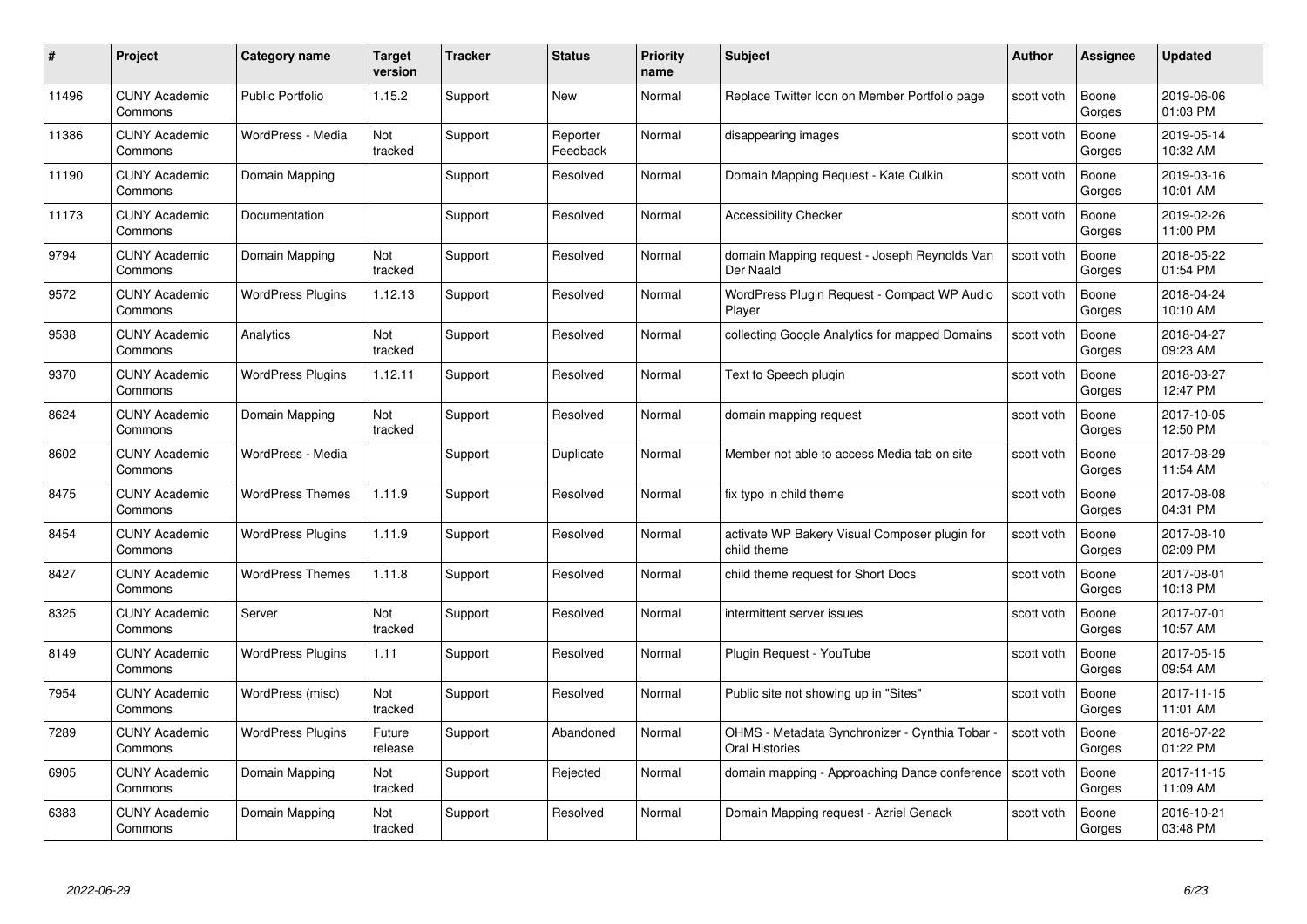| #    | Project                         | Category name                     | Target<br>version | <b>Tracker</b> | <b>Status</b> | <b>Priority</b><br>name | <b>Subject</b>                                                    | Author     | Assignee        | <b>Updated</b>         |
|------|---------------------------------|-----------------------------------|-------------------|----------------|---------------|-------------------------|-------------------------------------------------------------------|------------|-----------------|------------------------|
| 5885 | <b>CUNY Academic</b><br>Commons | <b>WordPress Plugins</b>          | 1.9.24            | Support        | Resolved      | Normal                  | Plugin Reguest - Knight Lab Timeline                              | scott voth | Boone<br>Gorges | 2016-08-11<br>10:56 PM |
| 5617 | <b>CUNY Academic</b><br>Commons | Domain Mapping                    | Not<br>tracked    | Support        | Resolved      | Normal                  | Domain Mapping Issue - Paul Herbert                               | scott voth | Boone<br>Gorges | 2016-05-30<br>12:04 PM |
| 5583 | <b>CUNY Academic</b><br>Commons |                                   | Not<br>tracked    | Support        | Resolved      | Normal                  | Lost access to create hero slides - please<br>reinstate           | scott voth | Boone<br>Gorges | 2016-05-23<br>12:11 AM |
| 5189 | <b>CUNY Academic</b><br>Commons | Homepage Slides                   | Not<br>tracked    | Support        | Resolved      | Normal                  | Lost Access to Create Hero Slides                                 | scott voth | Boone<br>Gorges | 2016-02-01<br>10:45 AM |
| 5089 | <b>CUNY Academic</b><br>Commons | Server                            | 1.9.4             | Support        | Resolved      | Urgent                  | response time sluggish                                            | scott voth | Boone<br>Gorges | 2016-01-11<br>10:16 PM |
| 4954 | <b>CUNY Academic</b><br>Commons | Domain Mapping                    | Not<br>tracked    | Support        | Resolved      | Normal                  | domain mapping request - Talia Schaffer                           | scott voth | Boone<br>Gorges | 2015-12-07<br>01:24 AM |
| 4902 | <b>CUNY Academic</b><br>Commons | Domain Mapping                    | Not<br>tracked    | Support        | Resolved      | Normal                  | domain mapping reguest - Patrick Sweeney                          | scott voth | Boone<br>Gorges | 2015-12-07<br>01:32 AM |
| 4795 | <b>CUNY Academic</b><br>Commons | Domain Mapping                    | Not<br>tracked    | Support        | Resolved      | Normal                  | Revert Domain Mapping for<br>http://bkpublicscholars.org/         | scott voth | Boone<br>Gorges | 2015-11-01<br>05:33 PM |
| 4603 | <b>CUNY Academic</b><br>Commons | <b>WordPress Plugins</b>          |                   | Support        | Resolved      | Normal                  | Plugin Request: Search and Filter                                 | scott voth | Boone<br>Gorges | 2015-09-21<br>11:31 AM |
| 4580 | <b>CUNY Academic</b><br>Commons | Commons In A Box                  | Not<br>tracked    | Support        | Resolved      | Normal                  | Unable to register account on CBOX Demo Site                      | scott voth | Boone<br>Gorges | 2015-09-10<br>02:37 PM |
| 4373 | <b>CUNY Academic</b><br>Commons | <b>Public Portfolio</b>           | Not<br>tracked    | Support        | Resolved      | Normal                  | Delete Old "Title" section from Member's public<br>portfolio page | scott voth | Boone<br>Gorges | 2015-08-04<br>09:01 PM |
| 3957 | <b>CUNY Academic</b><br>Commons | <b>WordPress</b><br>(Permissions) |                   | Support        | Resolved      | Normal                  | Lost Access to Create Hero Slides                                 | scott voth | Boone<br>Gorges | 2015-03-30<br>08:57 PM |
| 3940 | <b>CUNY Academic</b><br>Commons | <b>WordPress Plugins</b>          | 1.7.16            | Support        | Resolved      | Normal                  | Plugin Request - Amazon Link                                      | scott voth | Boone<br>Gorges | 2015-03-21<br>08:45 PM |
| 3728 | <b>CUNY Academic</b><br>Commons | Homepage Slides                   | Not<br>tracked    | Support        | Resolved      | Normal                  | Lost Access to Create Hero Slides                                 | scott voth | Boone<br>Gorges | 2014-12-28<br>02:18 PM |
| 3600 | <b>CUNY Academic</b><br>Commons | <b>WordPress Plugins</b>          | 1.7.2             | Support        | Resolved      | Normal                  | New Plugin Request - Meta-Slider                                  | scott voth | Boone<br>Gorges | 2014-11-01<br>02:29 PM |
| 3576 | <b>CUNY Academic</b><br>Commons | <b>WordPress Plugins</b>          | 1.7.1             | Support        | Resolved      | Normal                  | Plugin Reguest: Better Search                                     | scott voth | Boone<br>Gorges | 2014-10-21<br>11:26 AM |
| 3539 | <b>CUNY Academic</b><br>Commons | Domain Mapping                    | Not<br>tracked    | Support        | Resolved      | Normal                  | Domain Mapping Request for ACERT                                  | scott voth | Boone<br>Gorges | 2015-11-30<br>03:15 PM |
| 3500 | <b>CUNY Academic</b><br>Commons | WordPress (misc)                  |                   | Support        | Rejected      | Normal                  | Invitation to Join Site Unsuccessful?                             | scott voth | Boone<br>Gorges | 2014-09-28<br>01:28 PM |
| 3423 | CUNY Academic<br>Commons        | Domain Mapping                    | Not<br>tracked    | Support        | Resolved      | Normal                  | bkpublicscholars.org Domain Mapping Request                       | scott voth | Boone<br>Gorges | 2016-01-26<br>12:08 PM |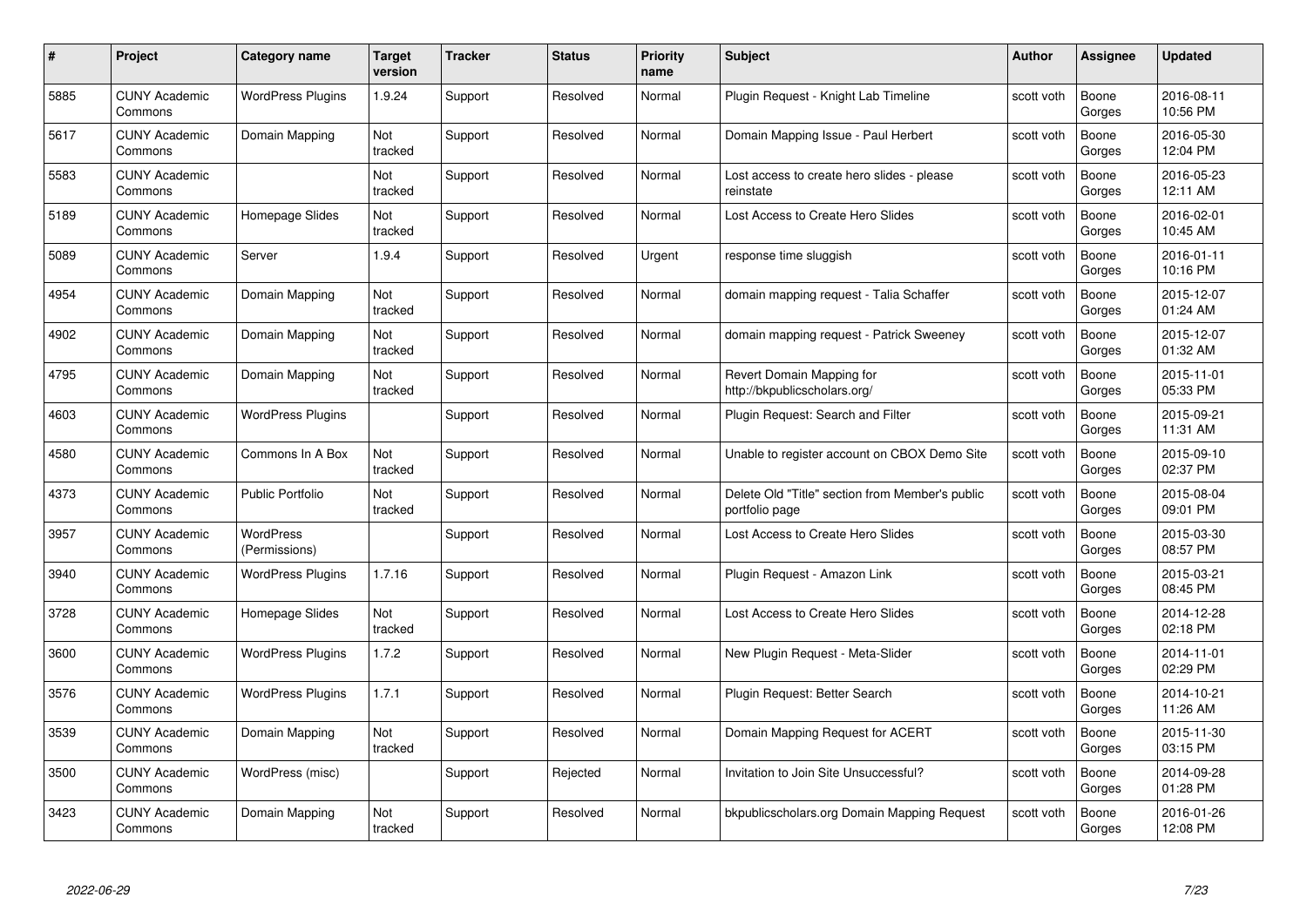| #     | Project                         | Category name            | Target<br>version | <b>Tracker</b> | <b>Status</b> | <b>Priority</b><br>name | <b>Subject</b>                                                | <b>Author</b> | <b>Assignee</b>   | <b>Updated</b>         |
|-------|---------------------------------|--------------------------|-------------------|----------------|---------------|-------------------------|---------------------------------------------------------------|---------------|-------------------|------------------------|
| 3358  | <b>CUNY Academic</b><br>Commons | <b>WordPress Plugins</b> | 1.6.11            | Support        | Resolved      | Normal                  | Plugin Request: GeoMashUp                                     | scott voth    | Boone<br>Gorges   | 2014-08-01<br>08:40 AM |
| 3335  | <b>CUNY Academic</b><br>Commons | Home Page                | Not<br>tracked    | Support        | Resolved      | Normal                  | Lost Access to Create Hero Slides                             | scott voth    | Boone<br>Gorges   | 2014-07-22<br>10:07 PM |
| 3269  | <b>CUNY Academic</b><br>Commons | Domain Mapping           | Not<br>tracked    | Support        | Resolved      | Normal                  | Domain mapping request - Natascia Boeri                       | scott voth    | Boone<br>Gorges   | 2015-11-30<br>03:17 PM |
| 3199  | <b>CUNY Academic</b><br>Commons | Domain Mapping           |                   | Support        | Resolved      | Normal                  | domain mapping request - bethanyholmstrom.net                 | scott voth    | Boone<br>Gorges   | 2014-05-08<br>02:40 PM |
| 3198  | <b>CUNY Academic</b><br>Commons | <b>WordPress Plugins</b> |                   | Support        | Rejected      | Normal                  | Revolution Slider plugin gets error when creating<br>"lavers" | scott voth    | Boone<br>Gorges   | 2014-05-21<br>09:57 PM |
| 3120  | <b>CUNY Academic</b><br>Commons | Domain Mapping           | Not<br>tracked    | Support        | Rejected      | Normal                  | Domain Mapping Request from Paul Julian Smith                 | scott voth    | Boone<br>Gorges   | 2016-01-26<br>12:41 AM |
| 3082  | <b>CUNY Academic</b><br>Commons | Domain Mapping           | Not<br>tracked    | Support        | Resolved      | Normal                  | Domain Mapping Request - Ruth O'Brien                         | scott voth    | Boone<br>Gorges   | 2014-03-05<br>07:16 PM |
| 2966  | <b>CUNY Academic</b><br>Commons | WordPress (misc)         |                   | Support        | Resolved      | Normal                  | Lost Access to Create/Deactivate Hero Slides                  | scott voth    | Boone<br>Gorges   | 2014-01-20<br>05:06 PM |
| 2965  | <b>CUNY Academic</b><br>Commons | commonsinabox.org        |                   | Support        | Resolved      | High                    | Spammers on commonsinabox.org                                 | scott voth    | Boone<br>Gorges   | 2014-01-19<br>02:56 PM |
| 2900  | <b>CUNY Academic</b><br>Commons | WordPress (misc)         |                   | Support        | Resolved      | Normal                  | Theme request - Imbalance2                                    | scott voth    | Boone<br>Gorges   | 2013-11-23<br>10:30 AM |
| 2878  | <b>CUNY Academic</b><br>Commons | WordPress (misc)         | Not<br>tracked    | Support        | Resolved      | Normal                  | Domain Mapping Request - Sarah Welsh                          | scott voth    | Boone<br>Gorges   | 2016-01-26<br>12:39 AM |
| 2679  | <b>CUNY Academic</b><br>Commons | WordPress (misc)         | Not<br>tracked    | Support        | Resolved      | Normal                  | WP Post to PDF plugin Logo                                    | scott voth    | Boone<br>Gorges   | 2014-11-03<br>03:53 PM |
| 2568  | <b>CUNY Academic</b><br>Commons |                          | Not<br>tracked    | Support        | Resolved      | Normal                  | <b>Statistics Needed - Queens College Commons</b><br>Usage    | scott voth    | Boone<br>Gorges   | 2016-01-26<br>12:35 AM |
| 1502  | <b>CUNY Academic</b><br>Commons | WordPress (misc)         | 1.3.4             | Support        | Resolved      | Normal                  | The Commons Classified - ClassiPress Theme                    | scott voth    | Boone<br>Gorges   | 2012-01-13<br>09:09 AM |
| 4713  | <b>CUNY Academic</b><br>Commons | <b>WordPress Themes</b>  | Not<br>tracked    | Support        | Resolved      | Normal                  | academia theme issues                                         | scott voth    | Daniel Jones      | 2016-01-26<br>04:53 PM |
| 4019  | <b>CUNY Academic</b><br>Commons | <b>WordPress Themes</b>  | Not<br>tracked    | Support        | Resolved      | Normal                  | WP Site Display Issue                                         | scott voth    | Daniel Jones      | 2015-05-10<br>12:33 PM |
| 2190  | <b>CUNY Academic</b><br>Commons | WordPress (misc)         | Not<br>tracked    | Support        | Resolved      | Normal                  | reset "dlbaker.commons.gc.cuny.edu"                           | scott voth    | Dominic<br>Giglio | 2012-11-14<br>03:59 PM |
| 10107 | <b>CUNY Academic</b><br>Commons | <b>WordPress Plugins</b> | 1.13.8            | Support        | Resolved      | Normal                  | Plugin request - WP Featherlight                              | scott voth    | <b>Fred Meyer</b> | 2018-08-29<br>05:39 PM |
| 10104 | CUNY Academic<br>Commons        | <b>WordPress Plugins</b> | 1.13.8            | Support        | Resolved      | Normal                  | Plugin request - Advanced Custom Fields PRO                   | scott voth    | <b>Fred Meyer</b> | 2018-08-29<br>05:39 PM |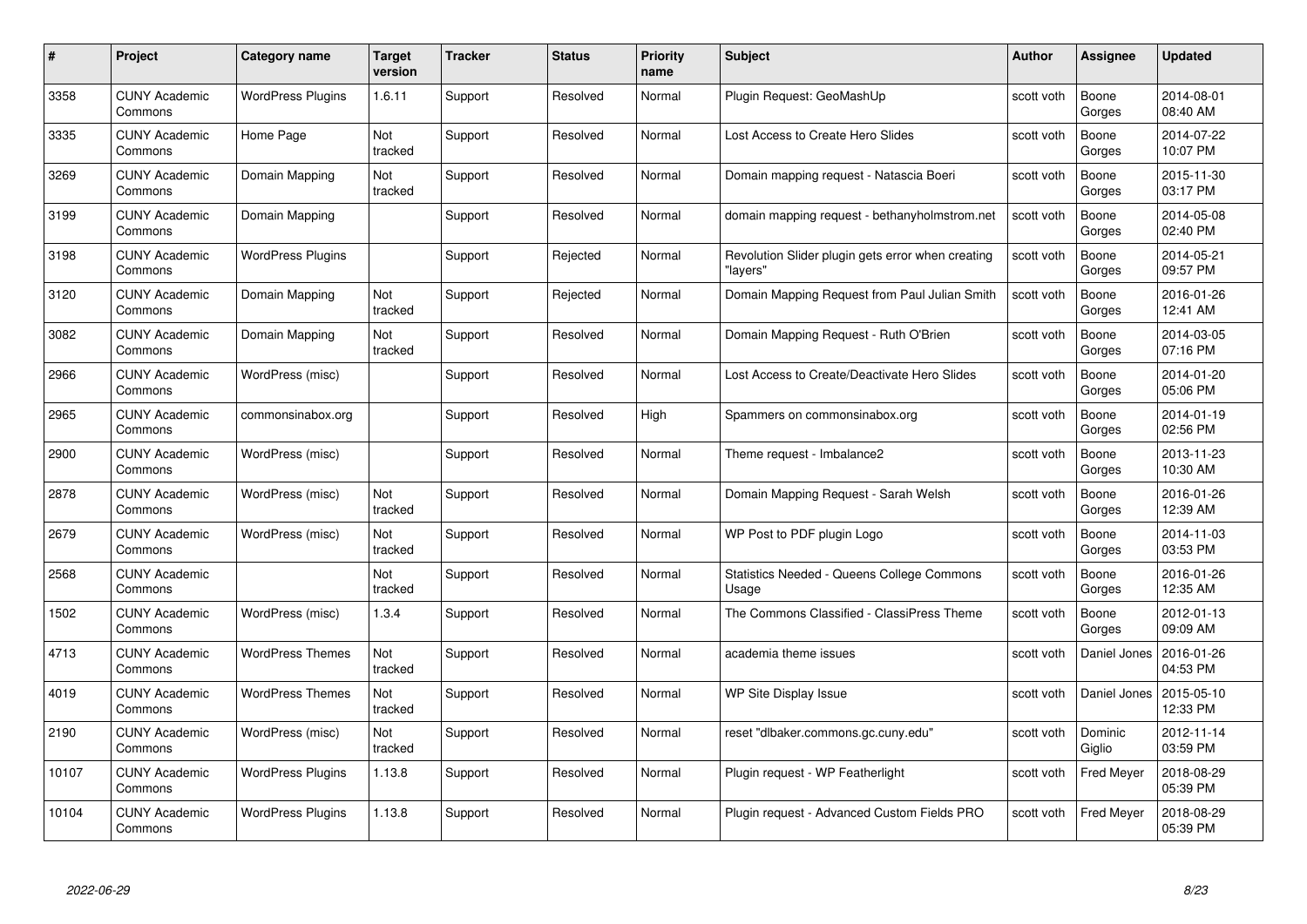| #     | Project                         | Category name                     | Target<br>version | <b>Tracker</b> | <b>Status</b>        | <b>Priority</b><br>name | <b>Subject</b>                                 | <b>Author</b> | <b>Assignee</b>  | <b>Updated</b>         |
|-------|---------------------------------|-----------------------------------|-------------------|----------------|----------------------|-------------------------|------------------------------------------------|---------------|------------------|------------------------|
| 13312 | <b>CUNY Academic</b><br>Commons | <b>WordPress</b><br>(Permissions) | 1.18.8            | Support        | Resolved             | Normal                  | Site Header Issue Using Teaching Template      | scott voth    | Jeremy Felt      | 2021-04-13<br>11:21 AM |
| 12407 | <b>CUNY Academic</b><br>Commons | Domain Mapping                    | Not<br>tracked    | Support        | Resolved             | Normal                  | Domain Mapping - district15parproject.org      | scott voth    | Lihua Wang       | 2020-02-14<br>10:38 AM |
| 12246 | <b>CUNY Academic</b><br>Commons | Domain Mapping                    | Not<br>tracked    | Support        | Resolved             | Normal                  | domain mapping - Sam Neylon                    | scott voth    | Lihua Wang       | 2020-01-06<br>10:55 AM |
| 16227 | <b>CUNY Academic</b><br>Commons | Domain Mapping                    | Not<br>tracked    | Support        | Resolved             | Normal                  | domain mapping - Sruthi Atmakur-Javdekar       | scott voth    | Matt Gold        | 2022-06-15<br>02:34 PM |
| 15253 | <b>CUNY Academic</b><br>Commons | Domain Mapping                    | Not<br>tracked    | Support        | Resolved             | Normal                  | domain mapping - segal film festival           | scott voth    | <b>Matt Gold</b> | 2022-02-04<br>11:29 AM |
| 13440 | <b>CUNY Academic</b><br>Commons | Domain Mapping                    | Not<br>tracked    | Support        | Resolved             | Normal                  | Domain mapping for morrisjustice.org           | scott voth    | <b>Matt Gold</b> | 2020-10-13<br>02:54 PM |
| 12878 | <b>CUNY Academic</b><br>Commons | Domain Mapping                    | Not<br>tracked    | Support        | Resolved             | Normal                  | Domain Mapping request - Lidia Hernandez Tapia | scott voth    | Matt Gold        | 2020-06-05<br>12:58 PM |
| 12313 | <b>CUNY Academic</b><br>Commons | Domain Mapping                    | Not<br>tracked    | Support        | Duplicate            | Normal                  | domain mapping - laurenspradlin.info           | scott voth    | Matt Gold        | 2020-01-21<br>06:02 PM |
| 12236 | <b>CUNY Academic</b><br>Commons | Domain Mapping                    | Not<br>tracked    | Support        | Resolved             | Normal                  | domain mapping request - johnbrenkman.com      | scott voth    | Matt Gold        | 2019-12-27<br>09:32 AM |
| 11591 | <b>CUNY Academic</b><br>Commons | Internal Tools and<br>Workflow    | Not<br>tracked    | Support        | Resolved             | Normal                  | Get Licence for Camtasia                       | scott voth    | Matt Gold        | 2019-07-16<br>11:27 AM |
| 11493 | <b>CUNY Academic</b><br>Commons | Domain Mapping                    | Not<br>tracked    | Support        | Reporter<br>Feedback | Normal                  | Domain Mapping Request - Talia Schaffer        | scott voth    | Matt Gold        | 2019-08-06<br>08:39 AM |
| 11277 | <b>CUNY Academic</b><br>Commons | <b>WordPress Themes</b>           | 1.14.10           | Support        | Resolved             | High                    | Bridge Theme is broken                         | scott voth    | Matt Gold        | 2019-03-28<br>10:07 AM |
| 10860 | <b>CUNY Academic</b><br>Commons | Domain Mapping                    | Not<br>tracked    | Support        | Resolved             | Normal                  | domain mapping for Leah Feder                  | scott voth    | <b>Matt Gold</b> | 2019-01-10<br>01:37 PM |
| 10839 | <b>CUNY Academic</b><br>Commons | About page                        | Not<br>tracked    | Support        | <b>New</b>           | Normal                  | <b>Mission Statement Needs Revision</b>        | scott voth    | Matt Gold        | 2018-12-26<br>10:58 AM |
| 10796 | <b>CUNY Academic</b><br>Commons | Domain Mapping                    | Not<br>tracked    | Support        | Resolved             | Normal                  | domain mapping request - BMCC OER              | scott voth    | Matt Gold        | 2018-12-06<br>07:47 PM |
| 10180 | <b>CUNY Academic</b><br>Commons | Domain Mapping                    | 1.13.8            | Support        | Resolved             | Normal                  | domain mapping request - Kelle Cruz            | scott voth    | Matt Gold        | 2018-08-29<br>03:23 PM |
| 10170 | <b>CUNY Academic</b><br>Commons | Non-CUNY sign up<br>codes         | Not<br>tracked    | Support        | Resolved             | Normal                  | Non CUNY Membership request                    | scott voth    | <b>Matt Gold</b> | 2018-08-17<br>02:28 PM |
| 6181  | <b>CUNY Academic</b><br>Commons | Membership                        |                   | Support        | Resolved             | Normal                  | Membership Request - Hunter Alum               | scott voth    | Matt Gold        | 2016-10-10<br>06:43 PM |
| 6135  | CUNY Academic<br>Commons        | Domain Mapping                    | Not<br>tracked    | Support        | Resolved             | Normal                  | domain mapping - Patrick Sweeney               | scott voth    | <b>Matt Gold</b> | 2016-10-12<br>11:41 AM |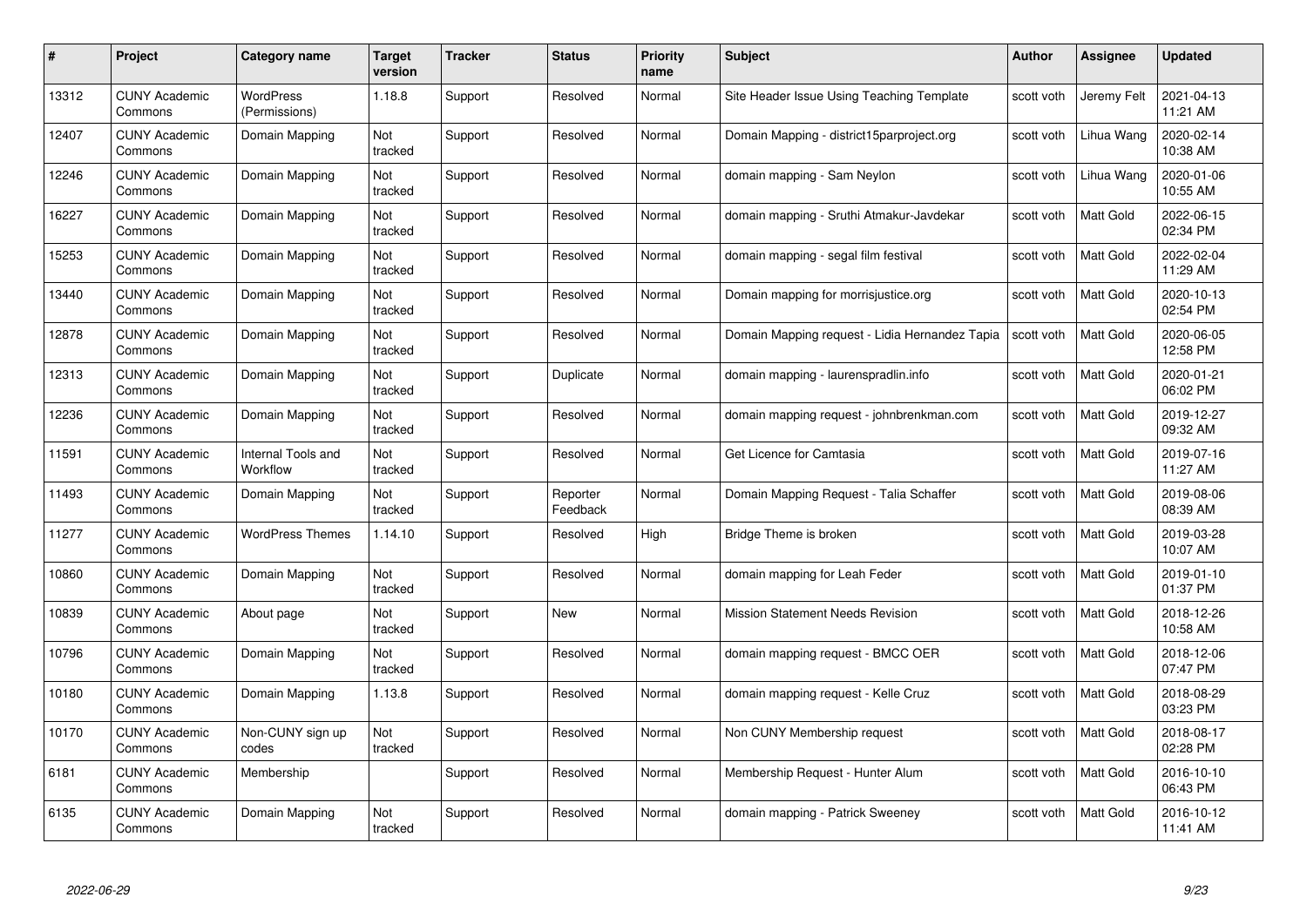| #     | Project                         | Category name            | Target<br>version | <b>Tracker</b> | <b>Status</b> | <b>Priority</b><br>name | <b>Subject</b>                                                 | <b>Author</b> | <b>Assignee</b>       | <b>Updated</b>         |
|-------|---------------------------------|--------------------------|-------------------|----------------|---------------|-------------------------|----------------------------------------------------------------|---------------|-----------------------|------------------------|
| 5846  | <b>CUNY Academic</b><br>Commons | Membership               |                   | Support        | Resolved      | Normal                  | Add Undergraduate Member to the Commons                        | scott voth    | <b>Matt Gold</b>      | 2016-07-27<br>08:28 AM |
| 5270  | <b>CUNY Academic</b><br>Commons | Server                   |                   | Support        | Rejected      | Normal                  | Slow Response Time                                             | scott voth    | Matt Gold             | 2016-02-27<br>08:34 PM |
| 4571  | <b>CUNY Academic</b><br>Commons | Domain Mapping           | Not<br>tracked    | Support        | Resolved      | Normal                  | Domain Mapping Request - Courtney Drayer                       | scott voth    | Matt Gold             | 2015-09-16<br>05:19 PM |
| 3713  | <b>CUNY Academic</b><br>Commons | Server                   |                   | Support        | Resolved      | Normal                  | Slow Response Time                                             | scott voth    | Matt Gold             | 2014-12-13<br>04:25 PM |
| 3702  | <b>CUNY Academic</b><br>Commons | <b>WordPress Themes</b>  |                   | Support        | Resolved      | Normal                  | access the Old Paper Theme                                     | scott voth    | <b>Matt Gold</b>      | 2014-12-09<br>09:21 AM |
| 3641  | <b>CUNY Academic</b><br>Commons | <b>WordPress Themes</b>  |                   | Support        | Rejected      | Normal                  | New Theme Request: Outspoken (a premium WP<br>Shower theme)    | scott voth    | Matt Gold             | 2014-11-18<br>08:08 PM |
| 3635  | <b>CUNY Academic</b><br>Commons | Domain Mapping           | Not<br>tracked    | Support        | Resolved      | Normal                  | Domain Mapping Request - Keith Miyake                          | scott voth    | Matt Gold             | 2014-11-10<br>08:15 PM |
| 3424  | <b>CUNY Academic</b><br>Commons | WordPress (misc)         | Not<br>tracked    | Support        | Resolved      | Urgent                  | Getting "Error establishing a database connection"             | scott voth    | Matt Gold             | 2016-01-26<br>12:06 PM |
| 3182  | <b>CUNY Academic</b><br>Commons | Domain Mapping           | Not<br>tracked    | Support        | Resolved      | Normal                  | domain mapping request - muphyinstituteblog.org                | scott voth    | Matt Gold             | 2014-05-01<br>01:12 PM |
| 3098  | <b>CUNY Academic</b><br>Commons | <b>UserVoice</b>         | Not<br>tracked    | Support        | Rejected      | Normal                  | <b>Access to UserVoice</b>                                     | scott voth    | Matt Gold             | 2016-01-26<br>11:36 AM |
| 3087  | <b>CUNY Academic</b><br>Commons |                          | Not<br>tracked    | Support        | Resolved      | Normal                  | Purchase Snag It Software for Community<br><b>Facilitators</b> | scott voth    | Matt Gold             | 2016-01-26<br>05:13 PM |
| 16316 | <b>CUNY Academic</b><br>Commons | Domain Mapping           | Not<br>tracked    | Support        | Resolved      | Normal                  | remove domain mapping for qcurban.org                          | scott voth    | Raymond<br>Hoh        | 2022-06-29<br>03:39 PM |
| 16276 | <b>CUNY Academic</b><br>Commons | <b>WordPress Plugins</b> | Not<br>tracked    | Support        | Resolved      | Normal                  | TablePress Auto Load Plugin Not Working                        | scott voth    | Raymond<br>Hoh        | 2022-06-22<br>03:05 AM |
| 16168 | <b>CUNY Academic</b><br>Commons | <b>WordPress Plugins</b> | 2.0.1             | Support        | Resolved      | Normal                  | problem with short docs site                                   | scott voth    | Raymond<br>Hoh        | 2022-05-26<br>05:33 PM |
| 15833 | <b>CUNY Academic</b><br>Commons | Domain Mapping           | 1.19.7            | Support        | Resolved      | Normal                  | <b>Block Editor Preview in Chrome</b>                          | scott voth    | Raymond<br>Hoh        | 2022-04-07<br>06:05 PM |
| 15507 | <b>CUNY Academic</b><br>Commons | Commons In A Box         | Not<br>tracked    | Support        | Resolved      | Normal                  | <b>CBOX</b>                                                    | scott voth    | Raymond<br><b>Hoh</b> | 2022-03-02<br>02:02 PM |
| 14994 | <b>CUNY Academic</b><br>Commons | cdev.gc.cuny.edu         | Not<br>tracked    | Support        | In Progress   | Normal                  | Clear Cache on CDEV                                            | scott voth    | Raymond<br><b>Hoh</b> | 2021-12-07<br>03:51 PM |
| 13978 | <b>CUNY Academic</b><br>Commons | Accessibility            | 1.18.5            | Support        | Resolved      | Normal                  | WAVE tool throwing language missing or invalid                 | scott voth    | Raymond<br><b>Hoh</b> | 2021-02-23<br>11:06 AM |
| 13946 | CUNY Academic<br>Commons        | <b>WordPress Plugins</b> | 2.1.0             | Support        | Assigned      | Normal                  | <b>Custom Embed handler For OneDrive files</b>                 | scott voth    | Raymond<br>Hoh        | 2022-05-26<br>10:46 AM |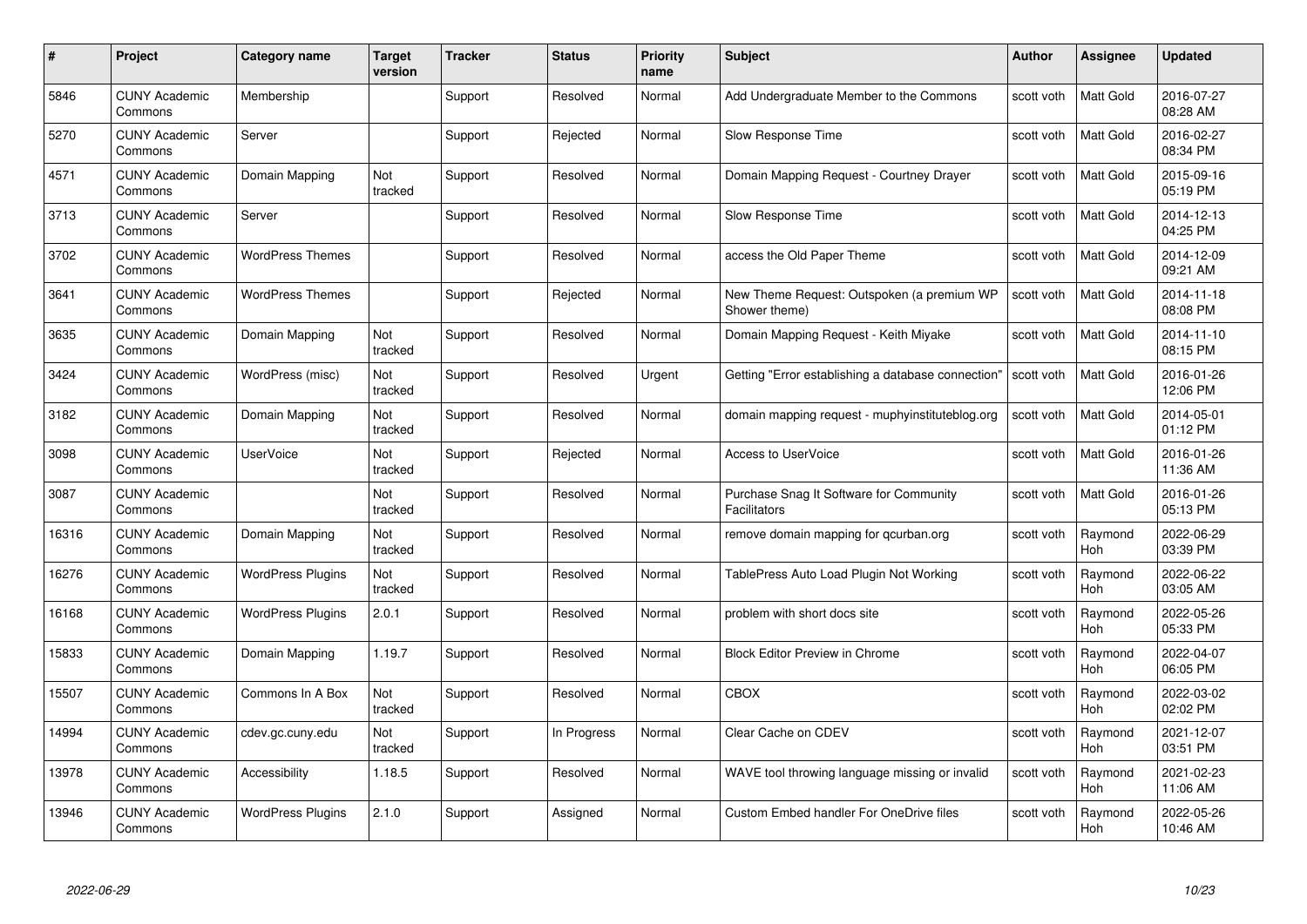| #     | Project                         | Category name            | <b>Target</b><br>version | <b>Tracker</b> | <b>Status</b> | <b>Priority</b><br>name | <b>Subject</b>                                                                | <b>Author</b> | Assignee              | <b>Updated</b>         |
|-------|---------------------------------|--------------------------|--------------------------|----------------|---------------|-------------------------|-------------------------------------------------------------------------------|---------------|-----------------------|------------------------|
| 13409 | <b>CUNY Academic</b><br>Commons | <b>WordPress Plugins</b> | Not<br>tracked           | Support        | Resolved      | Normal                  | Jetpack Warnings                                                              | scott voth    | Raymond<br>Hoh        | 2020-10-13<br>10:47 AM |
| 13379 | <b>CUNY Academic</b><br>Commons | Domain Mapping           | Not<br>tracked           | Support        | Resolved      | Normal                  | Commenting issue with Mapped Domain (Using<br>Jetpack)                        | scott voth    | Raymond<br><b>Hoh</b> | 2020-10-13<br>10:02 AM |
| 12147 | <b>CUNY Academic</b><br>Commons | Events                   |                          | Support        | Duplicate     | Normal                  | Changes to the Events Calendar "subscribe"<br>interface                       | scott voth    | Raymond<br>Hoh        | 2020-11-05<br>06:00 PM |
| 11985 | <b>CUNY Academic</b><br>Commons | Onboarding               | 1.15.12                  | Support        | Resolved      | Normal                  | Add "Take the Tour" link to Intro page                                        | scott voth    | Raymond<br>Hoh        | 2019-10-22<br>11:54 AM |
| 11632 | <b>CUNY Academic</b><br>Commons | Domain Mapping           | Not<br>tracked           | Support        | Resolved      | Normal                  | domain mapping request mckinniburg.com                                        | scott voth    | Raymond<br>Hoh        | 2019-07-17<br>10:22 AM |
| 11629 | <b>CUNY Academic</b><br>Commons | Domain Mapping           | Not<br>tracked           | Support        | Resolved      | Normal                  | domain mapping request                                                        | scott voth    | Raymond<br>Hoh        | 2019-07-17<br>10:22 AM |
| 11500 | <b>CUNY Academic</b><br>Commons | Onboarding               | 1.15.4                   | Support        | Resolved      | Normal                  | Fix Outdated content and links on intro page                                  | scott voth    | Raymond<br>Hoh        | 2019-06-25<br>04:22 PM |
| 11135 | <b>CUNY Academic</b><br>Commons | WordPress (misc)         | 1.14.7                   | Support        | Resolved      | Normal                  | Add Handler for Piktochart                                                    | scott voth    | Raymond<br>Hoh        | 2019-02-26<br>02:04 PM |
| 10792 | <b>CUNY Academic</b><br>Commons | <b>WordPress Plugins</b> | 1.14.2                   | Support        | Resolved      | Normal                  | sexgenlabs site - Elementor + Glossary + creative<br>commons license widget   | scott voth    | Raymond<br><b>Hoh</b> | 2018-12-11<br>11:14 AM |
| 9878  | <b>CUNY Academic</b><br>Commons | <b>WordPress Plugins</b> | 1.13.3                   | Support        | Resolved      | Normal                  | Popup Maker plugin problems                                                   | scott voth    | Raymond<br>Hoh        | 2018-06-06<br>10:44 AM |
| 4419  | <b>CUNY Academic</b><br>Commons | <b>WordPress Plugins</b> | 1.8.8                    | Support        | Resolved      | Normal                  | Activate "WordPress Importer" by Default                                      | scott voth    | Raymond<br>Hoh        | 2015-08-11<br>08:29 PM |
| 3753  | <b>CUNY Academic</b><br>Commons | Domain Mapping           | Not<br>tracked           | Support        | Resolved      | High                    | Domain mapping request - Sujatha Fernandes                                    | scott voth    | Raymond<br>Hoh        | 2015-11-30<br>03:11 PM |
| 3492  | <b>CUNY Academic</b><br>Commons | <b>WordPress Themes</b>  | Future<br>release        | Support        | Assigned      | Normal                  | Add CBOX theme to the Commons                                                 | scott voth    | Raymond<br>Hoh        | 2014-10-08<br>05:55 PM |
| 1173  | <b>CUNY Academic</b><br>Commons | Group Blogs              | 1.17.0                   | Support        | Resolved      | Normal                  | Avatars for group blogs should fall back on group<br>avatar, not admin user's | scott voth    | Raymond<br>Hoh        | 2020-07-14<br>01:05 PM |
| 15151 | <b>CUNY Academic</b><br>Commons | Design                   | 1.19.7                   | Support        | Resolved      | Normal                  | Commons Main Navigation does not show which<br>tab you are on                 | scott voth    | Sara<br>Cannon        | 2022-04-12<br>11:31 AM |
| 6110  | <b>CUNY Academic</b><br>Commons | cuny.is                  |                          | Support        | Resolved      | Normal                  | cuny.is Request                                                               | scott voth    | Sarah<br>Morgano      | 2016-10-03<br>03:03 AM |
| 3604  | <b>CUNY Academic</b><br>Commons | cuny.is                  |                          | Support        | Resolved      | Normal                  | LLJournal CUNY.IS request                                                     | scott voth    | Sarah<br>Morgano      | 2014-10-26<br>05:47 PM |
| 12842 | <b>CUNY Academic</b><br>Commons | Homepage Slides          | Not<br>tracked           | Support        | Resolved      | Normal                  | Lost Permissions to add Hero Slides                                           | scott voth    | scott voth            | 2020-05-21<br>01:11 PM |
| 12247 | <b>CUNY Academic</b><br>Commons | Publicity                | Not<br>tracked           | Support        | <b>New</b>    | Normal                  | Screenshot of First Commons Homepage                                          | scott voth    | scott voth            | 2020-01-14<br>12:08 PM |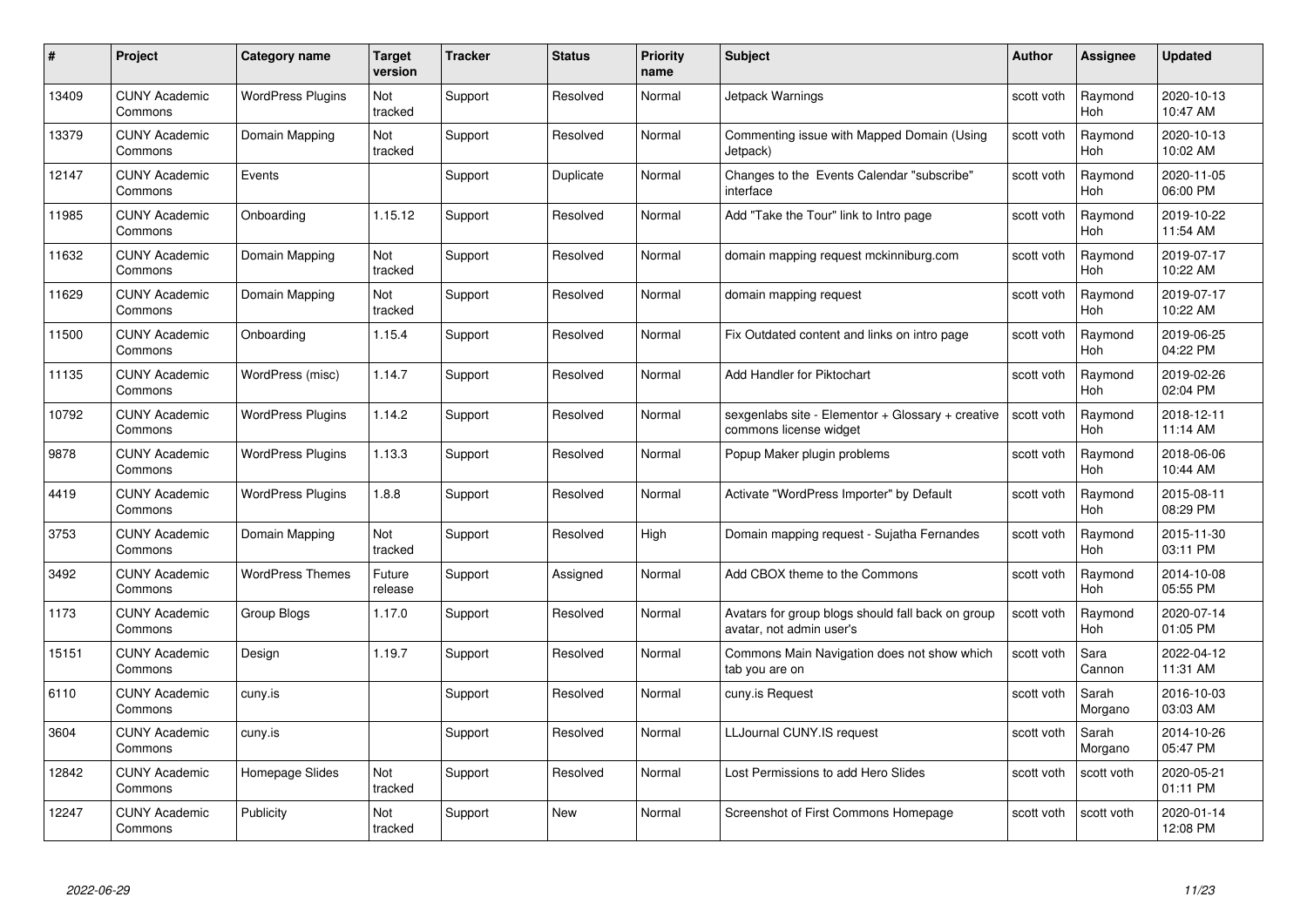| #     | Project                         | <b>Category name</b>     | Target<br>version     | <b>Tracker</b> | <b>Status</b> | <b>Priority</b><br>name | <b>Subject</b>                                                                       | <b>Author</b> | <b>Assignee</b> | <b>Updated</b>         |
|-------|---------------------------------|--------------------------|-----------------------|----------------|---------------|-------------------------|--------------------------------------------------------------------------------------|---------------|-----------------|------------------------|
| 9837  | <b>CUNY Academic</b><br>Commons | Homepage Slides          | Not<br>tracked        | Support        | Resolved      | Normal                  | Lost access to create hero slides                                                    | scott voth    | scott voth      | 2018-05-25<br>10:57 AM |
| 9750  | <b>CUNY Academic</b><br>Commons | Analytics                | Not<br>tracked        | Support        | Resolved      | Normal                  | MESTC - arabstages.org - google analytics have<br>stopped working after last release | scott voth    | scott voth      | 2018-05-11<br>09:34 AM |
| 8589  | <b>CUNY Academic</b><br>Commons | Homepage Slides          | Not<br>tracked        | Support        | Resolved      | Normal                  | lost privileges to create hero slide                                                 | scott voth    | scott voth      | 2017-08-28<br>03:16 PM |
| 6512  | <b>CUNY Academic</b><br>Commons | Homepage Slides          | Not<br>tracked        | Support        | Resolved      | Normal                  | Lost permissions to Create Hero slides                                               | scott voth    | scott voth      | 2016-10-27<br>11:00 PM |
| 6134  | <b>CUNY Academic</b><br>Commons | Domain Mapping           | <b>Not</b><br>tracked | Support        | Abandoned     | Normal                  | domain mapping - mellon faculty diversity                                            | scott voth    | scott voth      | 2017-03-26<br>11:22 AM |
| 5511  | <b>CUNY Academic</b><br>Commons | Domain Mapping           | Not<br>tracked        | Support        | Resolved      | Normal                  | Domain Mapping Request - Artem Altman                                                | scott voth    | scott voth      | 2016-06-16<br>09:46 PM |
| 5344  | <b>CUNY Academic</b><br>Commons | Domain Mapping           | Not<br>tracked        | Support        | Resolved      | Normal                  | Domain Mapping Request - Bijan Kimiagar                                              | scott voth    | scott voth      | 2016-03-31<br>10:52 PM |
| 5311  | <b>CUNY Academic</b><br>Commons |                          | Not<br>tracked        | Support        | Resolved      | Normal                  | <b>CUNY SLA Lab collaboration</b>                                                    | scott voth    | scott voth      | 2016-10-11<br>08:48 PM |
| 5096  | <b>CUNY Academic</b><br>Commons | Domain Mapping           | Not<br>tracked        | Support        | Resolved      | Normal                  | Domain Mapping Request: Lauren Spradlin                                              | scott voth    | scott voth      | 2020-01-21<br>07:30 PM |
| 4842  | <b>CUNY Academic</b><br>Commons | Homepage Slides          |                       | Support        | Resolved      | Normal                  | Lost Access to Create Hero Slides                                                    | scott voth    | scott voth      | 2015-10-31<br>03:17 PM |
| 4365  | <b>CUNY Academic</b><br>Commons | Homepage Slides          | Not<br>tracked        | Support        | Resolved      | Normal                  | Lost Access to Create Hero Slides                                                    | scott voth    | scott voth      | 2016-03-09<br>06:18 PM |
| 3931  | <b>CUNY Academic</b><br>Commons | Groups (misc)            | Not<br>tracked        | Support        | Resolved      | Normal                  | "WordPress Help" Avatar                                                              | scott voth    | scott voth      | 2015-03-19<br>09:41 PM |
| 3603  | <b>CUNY Academic</b><br>Commons | Domain Mapping           | Not<br>tracked        | Support        | Resolved      | Normal                  | Domain Mapping Request - CERG                                                        | scott voth    | scott voth      | 2014-11-19<br>04:28 PM |
| 573   | <b>CUNY Academic</b><br>Commons | WordPress (misc)         |                       | Support        | Resolved      | Normal                  | Vimeo Plus                                                                           | scott voth    | scott voth      | 2011-02-13<br>12:03 PM |
| 13754 | CUNY Academic<br>Commons        | <b>WordPress Themes</b>  | Not<br>tracked        | Feature        | Resolved      | Normal                  | Update Commons WordPress Default Theme                                               | scott voth    |                 | 2021-01-11<br>10:51 AM |
| 12149 | <b>CUNY Academic</b><br>Commons | <b>WordPress Plugins</b> | 1.16.1                | Feature        | Resolved      | Normal                  | plugin request - Kadence-bloks                                                       | scott voth    |                 | 2019-12-10<br>11:14 AM |
| 11860 | <b>CUNY Academic</b><br>Commons | Registration             | Future<br>release     | Feature        | New           | Normal                  | Ensure Students Are Aware They Can Use<br>Aliases At Registration                    | scott voth    |                 | 2019-09-24<br>08:46 AM |
| 7738  | <b>CUNY Academic</b><br>Commons | <b>WordPress Plugins</b> | 1.10.12               | Feature        | Resolved      | Normal                  | Image Attribution Tagger                                                             | scott voth    |                 | 2017-03-02<br>02:22 PM |
| 5548  | CUNY Academic<br>Commons        | <b>WordPress Plugins</b> | 1.9.15                | Feature        | Resolved      | Normal                  | Plugin Request: Inventory Manager - Michael<br>Madden                                | scott voth    |                 | 2016-05-11<br>11:27 PM |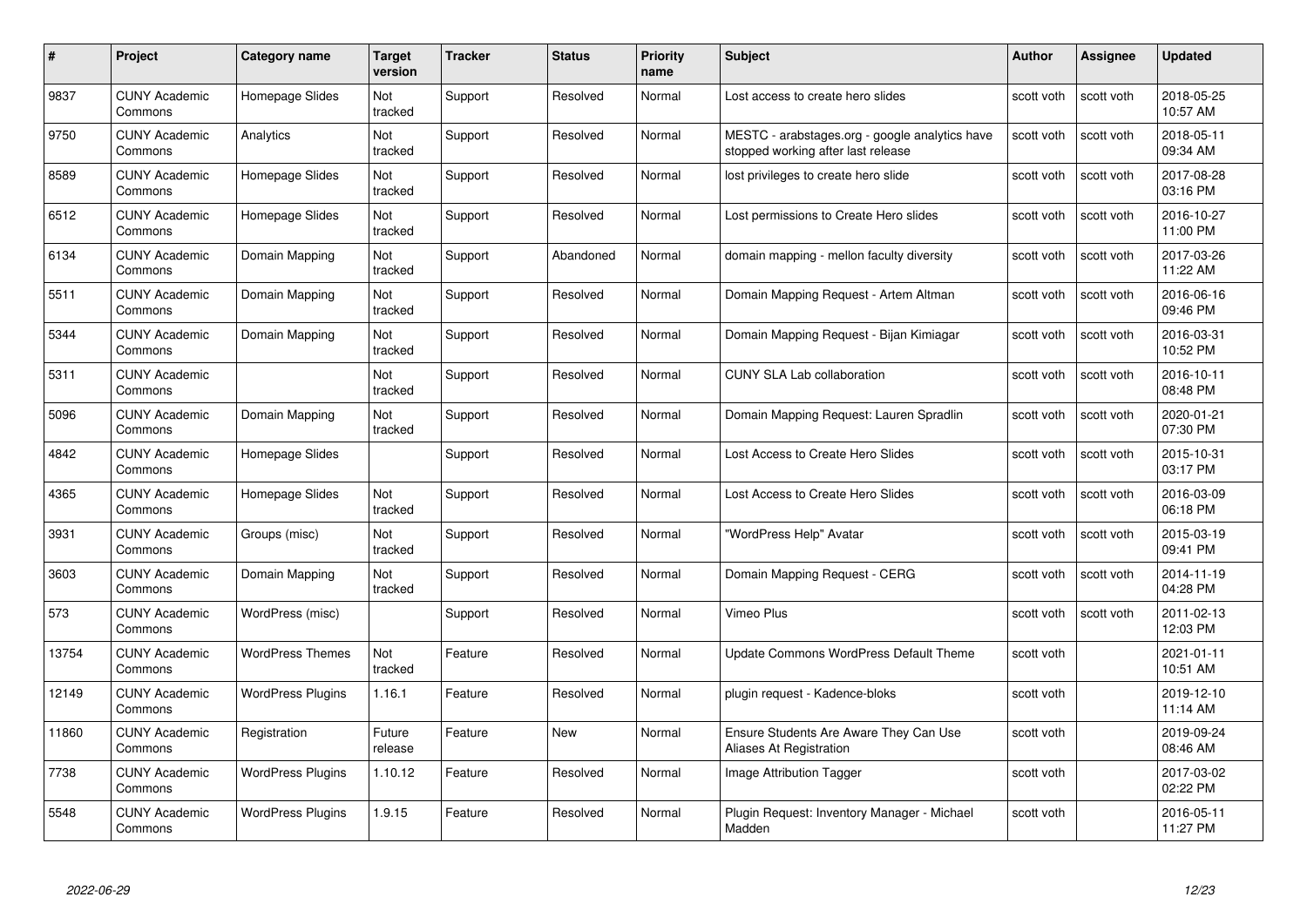| #     | Project                         | <b>Category name</b>     | Target<br>version | <b>Tracker</b> | <b>Status</b> | <b>Priority</b><br>name | <b>Subject</b>                                                                   | <b>Author</b> | <b>Assignee</b> | <b>Updated</b>         |
|-------|---------------------------------|--------------------------|-------------------|----------------|---------------|-------------------------|----------------------------------------------------------------------------------|---------------|-----------------|------------------------|
| 4309  | <b>CUNY Academic</b><br>Commons | Home Page                | 1.8.5             | Feature        | Resolved      | Normal                  | Change Main Navigation Help Link to<br>http://codex.commons.gc.cuny.edu/         | scott voth    |                 | 2015-07-21<br>10:45 AM |
| 2490  | <b>CUNY Academic</b><br>Commons | commonsinabox.org        |                   | Feature        | Duplicate     | Normal                  | Search Functionality on CommonsinaBox.org                                        | scott voth    |                 | 2013-02-27<br>09:37 PM |
| 1310  | <b>CUNY Academic</b><br>Commons | WordPress (misc)         | $1.3$             | Feature        | Resolved      | Low                     | Zotpress                                                                         | scott voth    |                 | 2011-12-08<br>07:08 PM |
| 371   | <b>CUNY Academic</b><br>Commons | WordPress (misc)         | 1.1               | Feature        | Resolved      | Normal                  | Google Maps Embed - WordPress Plug-in<br>Request                                 | scott voth    |                 | 2010-11-16<br>05:17 PM |
| 273   | CUNY Academic<br>Commons        | Wiki                     |                   | Feature        | Deferred      | Normal                  | Install Collection extension for MW                                              | scott voth    |                 | 2015-04-01<br>09:26 PM |
| 15830 | <b>CUNY Academic</b><br>Commons | WordPress (misc)         | 1.19.7            | Feature        | Resolved      | Normal                  | zeemaps embed                                                                    | scott voth    | Boone<br>Gorges | 2022-04-12<br>11:31 AM |
| 15687 | <b>CUNY Academic</b><br>Commons | WordPress - Media        | 1.19.7            | Feature        | Resolved      | Normal                  | <b>Embed Microsoft Sway Content</b>                                              | scott voth    | Boone<br>Gorges | 2022-04-12<br>11:31 AM |
| 15303 | <b>CUNY Academic</b><br>Commons | <b>WordPress Plugins</b> | 1.19.4            | Feature        | Resolved      | Normal                  | Plugin Request for QWriting Migration - SiteOrigin<br><b>Widget Bundle</b>       | scott voth    | Boone<br>Gorges | 2022-02-22<br>11:01 AM |
| 15302 | <b>CUNY Academic</b><br>Commons | <b>WordPress Plugins</b> | 1.19.4            | Feature        | Resolved      | High                    | Plugin For Qwriting - Team Members                                               | scott voth    | Boone<br>Gorges | 2022-02-14<br>01:08 PM |
| 15267 | <b>CUNY Academic</b><br>Commons | Shortcodes and<br>embeds | 1.19.4            | Feature        | Resolved      | Normal                  | Embed a Microsoft Form                                                           | scott voth    | Boone<br>Gorges | 2022-02-22<br>11:01 AM |
| 13194 | CUNY Academic<br>Commons        | <b>WordPress Plugins</b> | 1.17.2            | Feature        | Resolved      | Normal                  | <b>Slider Revolution update</b>                                                  | scott voth    | Boone<br>Gorges | 2020-08-25<br>10:40 AM |
| 11531 | <b>CUNY Academic</b><br>Commons | Events                   | Future<br>release | Feature        | New           | Normal                  | Main Events calendar should include non-public<br>events that user has access to | scott voth    | Boone<br>Gorges | 2019-06-11<br>10:00 AM |
| 11298 | <b>CUNY Academic</b><br>Commons | Courses                  | 1.16              | Feature        | Resolved      | Normal                  | Explore Ways to Make the "Courses" tab More<br>Interesting                       | scott voth    | Boone<br>Gorges | 2019-12-04<br>10:51 AM |
| 10226 | <b>CUNY Academic</b><br>Commons | Courses                  | Future<br>release | Feature        | New           | Normal                  | Add "My Courses" to drop down list                                               | scott voth    | Boone<br>Gorges | 2021-11-19<br>12:42 PM |
| 7883  | <b>CUNY Academic</b><br>Commons | <b>WordPress Plugins</b> |                   | Feature        | Rejected      | Normal                  | plugin request                                                                   | scott voth    | Boone<br>Gorges | 2017-04-01<br>11:10 AM |
| 7870  | <b>CUNY Academic</b><br>Commons | <b>WordPress Plugins</b> | 1.10.15           | Feature        | Resolved      | Normal                  | Plugin request: Smush It                                                         | scott voth    | Boone<br>Gorges | 2017-03-31<br>10:28 AM |
| 5653  | <b>CUNY Academic</b><br>Commons | <b>WordPress Plugins</b> | 1.9.19            | Feature        | Resolved      | Normal                  | Plugin Request - Simple Custom Post Order -<br>Cynthia Tobar                     | scott voth    | Boone<br>Gorges | 2016-06-21<br>10:19 PM |
| 5569  | <b>CUNY Academic</b><br>Commons | <b>WordPress Plugins</b> | 1.9.18            | Feature        | Resolved      | Normal                  | WP Inventory Manager Add-On - Michael Madden                                     | scott voth    | Boone<br>Gorges | 2016-06-12<br>10:39 AM |
| 4978  | CUNY Academic<br>Commons        | <b>Directories</b>       | 1.9.4             | Feature        | Resolved      | High                    | On Profile Provide a Way to Enter or Change<br><b>Campus Affiliation</b>         | scott voth    | Boone<br>Gorges | 2016-01-11<br>10:41 PM |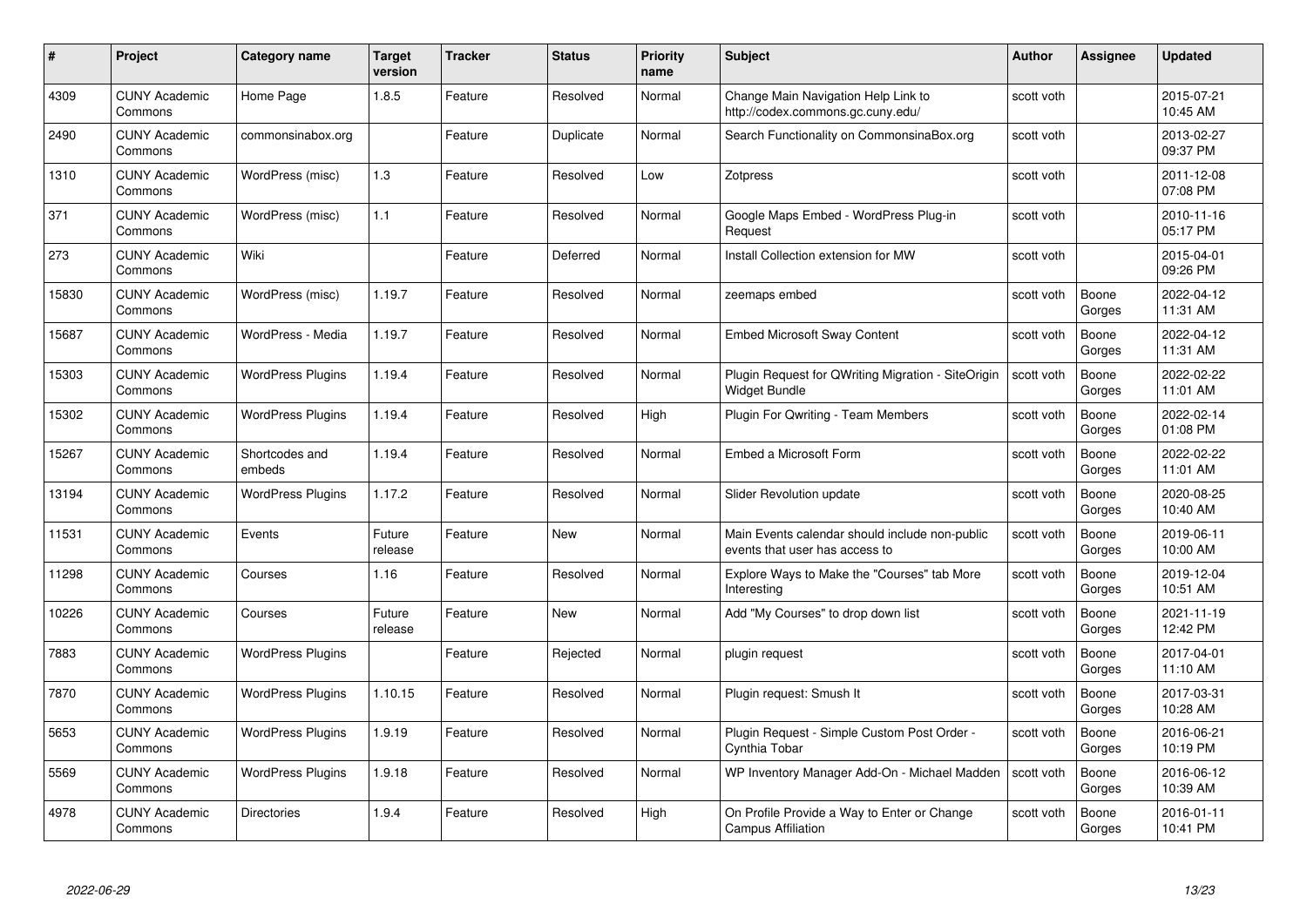| #    | Project                         | Category name          | Target<br>version | <b>Tracker</b> | <b>Status</b> | <b>Priority</b><br>name | <b>Subject</b>                                              | Author     | <b>Assignee</b> | <b>Updated</b>         |
|------|---------------------------------|------------------------|-------------------|----------------|---------------|-------------------------|-------------------------------------------------------------|------------|-----------------|------------------------|
| 2813 | <b>CUNY Academic</b><br>Commons | WordPress (misc)       | 1.5.5             | Feature        | Resolved      | Normal                  | WordPress plugin request - MailPoet                         | scott voth | Boone<br>Gorges | 2013-10-11<br>08:18 PM |
| 2209 | <b>CUNY Academic</b><br>Commons | WordPress (misc)       |                   | Feature        | Resolved      | Normal                  | Install Q & A Plugin on Commonsinabox.org                   | scott voth | Boone<br>Gorges | 2012-10-21<br>10:53 AM |
| 2009 | <b>CUNY Academic</b><br>Commons | WordPress (misc)       | 1.3.17            | Feature        | Resolved      | Urgent                  | New Child Theme for Woo Theme 'Simplicity'                  | scott voth | Boone<br>Gorges | 2012-08-01<br>12:25 AM |
| 1746 | <b>CUNY Academic</b><br>Commons | WordPress (misc)       | 1.3.10            | Feature        | Resolved      | Normal                  | Max Number of Items in a Tag Cloud                          | scott voth | Boone<br>Gorges | 2012-03-29<br>10:09 AM |
| 1720 | <b>CUNY Academic</b><br>Commons | WordPress (misc)       | 1.3.9             | Feature        | Resolved      | Normal                  | Plugin Request: Tumblr Importer                             | scott voth | Boone<br>Gorges | 2012-03-12<br>11:57 AM |
| 1719 | <b>CUNY Academic</b><br>Commons | WordPress (misc)       | 1.3.9             | Feature        | Resolved      | Normal                  | Plugin Request: RSS Importer                                | scott voth | Boone<br>Gorges | 2012-03-12<br>11:59 AM |
| 1718 | <b>CUNY Academic</b><br>Commons | WordPress (misc)       | 1.4               | Feature        | Resolved      | Normal                  | Plugin Request - Live Journal Importer                      | scott voth | Boone<br>Gorges | 2012-03-19<br>10:48 PM |
| 1716 | <b>CUNY Academic</b><br>Commons | WordPress (misc)       | 1.3.9             | Feature        | Resolved      | Normal                  | Plugin Request: Blogger Importer                            | scott voth | Boone<br>Gorges | 2012-03-12<br>11:56 AM |
| 1625 | <b>CUNY Academic</b><br>Commons | BuddyPress (misc)      | 1.10              | Feature        | Resolved      | Normal                  | Modify Default Avatar and Assignment Process                | scott voth | Boone<br>Gorges | 2016-02-19<br>12:09 AM |
| 1427 | <b>CUNY Academic</b><br>Commons | WordPress (misc)       | 1.3.5             | Feature        | Resolved      | Normal                  | Plugin Request: jQuery Vertical Accordion Menu              | scott voth | Boone<br>Gorges | 2012-01-16<br>08:17 PM |
| 1355 | <b>CUNY Academic</b><br>Commons | WordPress (misc)       | $1.3$             | Feature        | Resolved      | Normal                  | Plugin request: Tagline Rotator                             | scott voth | Boone<br>Gorges | 2011-12-08<br>07:04 PM |
| 1237 | <b>CUNY Academic</b><br>Commons | Events                 | 1.8               | Feature        | Resolved      | Normal                  | Develop Commons Calendar of Events Plugin                   | scott voth | Boone<br>Gorges | 2016-02-15<br>11:19 PM |
| 1222 | <b>CUNY Academic</b><br>Commons | WordPress (misc)       | 1.5               | Feature        | Resolved      | Normal                  | Evaluate Premium Themes for "The Commons<br>Classified"     | scott voth | Boone<br>Gorges | 2011-11-29<br>10:23 AM |
| 1155 | <b>CUNY Academic</b><br>Commons | WordPress (misc)       | 1.2.5             | Feature        | Resolved      | Normal                  | Add Fancybox WordPress plugin                               | scott voth | Boone<br>Gorges | 2011-09-12<br>05:48 PM |
| 587  | <b>CUNY Academic</b><br>Commons | WordPress (misc)       | 1.1.10            | Feature        | Resolved      | Normal                  | Zotero Plugin - ZotPress                                    | scott voth | Boone<br>Gorges | 2011-02-21<br>05:44 PM |
| 530  | <b>CUNY Academic</b><br>Commons | BuddyPress (misc)      | 1.3               | Feature        | Rejected      | Normal                  | Automatically generated Page urls for new BP wiki<br>plugin | scott voth | Boone<br>Gorges | 2011-02-11<br>05:50 PM |
| 529  | <b>CUNY Academic</b><br>Commons | BuddyPress (misc)      | 1.2               | Feature        | Rejected      | Normal                  | Paste Plain Text icon not working in BP "wiki"<br>plugin    | scott voth | Boone<br>Gorges | 2011-02-18<br>01:25 PM |
| 519  | <b>CUNY Academic</b><br>Commons | <b>BuddyPress Docs</b> | Future<br>release | Feature        | Assigned      | Low                     | TOC for individual docs - for new BP "wiki-like"<br>plugin  | scott voth | Boone<br>Gorges | 2015-11-09<br>05:54 PM |
| 518  | CUNY Academic<br>Commons        | BuddyPress (misc)      | 1.2               | Feature        | Resolved      | Normal                  | Search box for new BP "wiki-like" plugin                    | scott voth | Boone<br>Gorges | 2011-02-23<br>08:41 AM |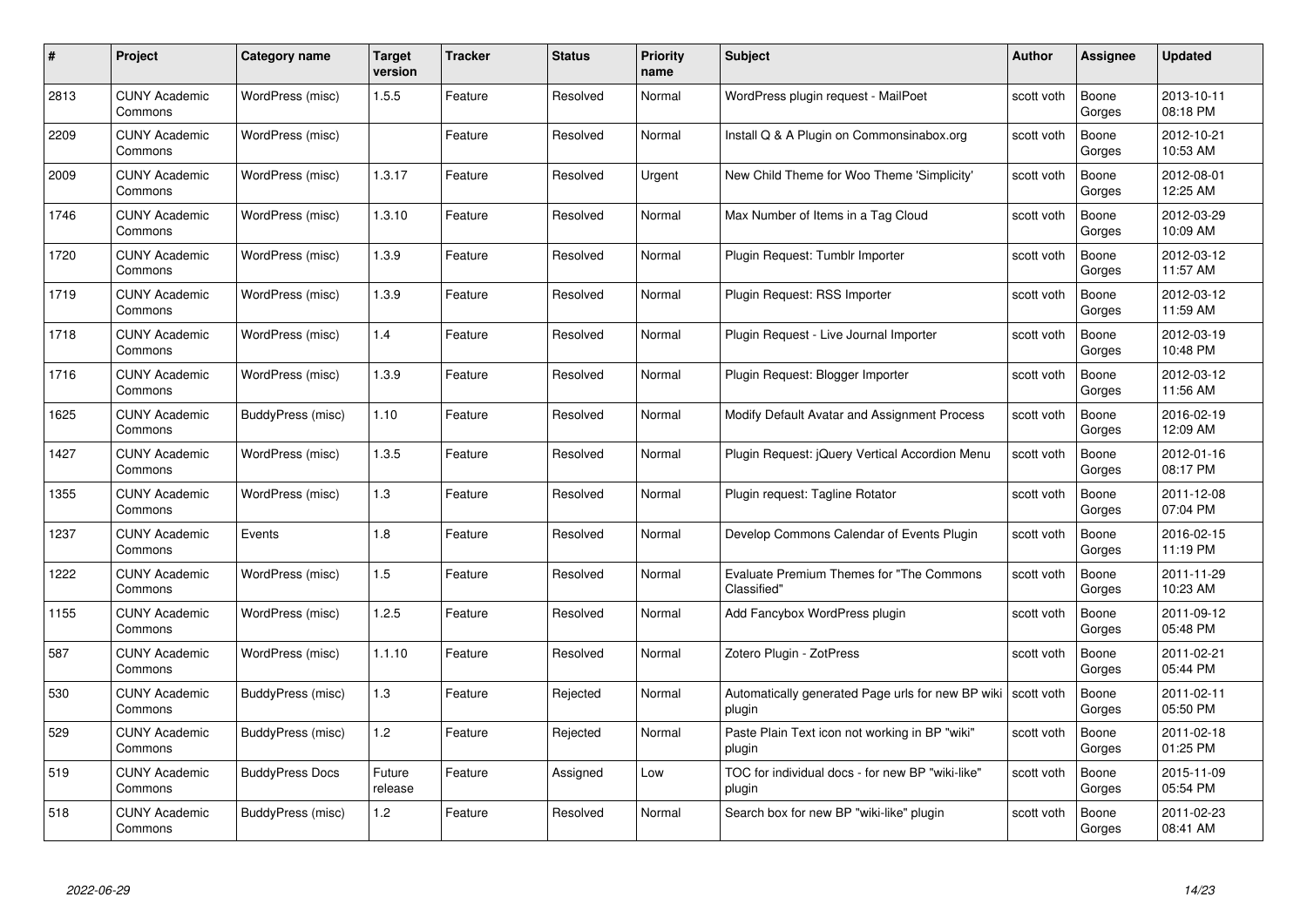| #     | Project                         | Category name            | Target<br>version | <b>Tracker</b> | <b>Status</b> | <b>Priority</b><br>name | <b>Subject</b>                                              | Author     | Assignee              | <b>Updated</b>         |
|-------|---------------------------------|--------------------------|-------------------|----------------|---------------|-------------------------|-------------------------------------------------------------|------------|-----------------------|------------------------|
| 517   | <b>CUNY Academic</b><br>Commons | BuddyPress (misc)        | 1.3               | Feature        | Resolved      | Normal                  | Image handling for new BP "wiki-like" plugin                | scott voth | Boone<br>Gorges       | 2011-06-20<br>11:33 AM |
| 516   | <b>CUNY Academic</b><br>Commons | BuddyPress (misc)        | 1.2               | Feature        | Rejected      | Low                     | Embedding video on new BP "wiki-like" plugin                | scott voth | Boone<br>Gorges       | 2011-02-11<br>05:48 PM |
| 515   | CUNY Academic<br>Commons        | BuddyPress (misc)        | 1.2               | Feature        | Rejected      | Normal                  | TOC, Tags and a Tag Cloud for new BP "wiki-like"<br>plugin  | scott voth | Boone<br>Gorges       | 2011-02-11<br>05:47 PM |
| 403   | <b>CUNY Academic</b><br>Commons | BuddyPress (misc)        | Future<br>release | Feature        | Duplicate     | Normal                  | Personalization of the Profile Page                         | scott voth | Boone<br>Gorges       | 2010-11-22<br>11:32 AM |
| 10354 | <b>CUNY Academic</b><br>Commons | <b>Public Portfolio</b>  | Future<br>release | Feature        | New           | Normal                  | Opt out of Having a Profile Page                            | scott voth | Chris Stein           | 2020-05-12<br>10:43 AM |
| 3531  | <b>CUNY Academic</b><br>Commons | Home Page                | 1.7               | Feature        | Resolved      | Normal                  | Let Users Hover over Hero Slides to Stop<br>Animation       | scott voth | Daniel Jones          | 2014-10-13<br>05:43 PM |
| 2080  | <b>CUNY Academic</b><br>Commons | WordPress (misc)         | 1.5.21            | Feature        | Resolved      | Normal                  | Upgrade Woo Canvas to Current Version (5.0) -<br>Responsive | scott voth | Dominic<br>Giglio     | 2014-03-12<br>01:42 PM |
| 1444  | <b>CUNY Academic</b><br>Commons | WordPress (misc)         | Future<br>release | Feature        | Resolved      | Normal                  | Plugin Request: Google Analytics For WordPress              | scott voth | Dominic<br>Giglio     | 2012-07-14<br>09:28 AM |
| 367   | <b>CUNY Academic</b><br>Commons | Wiki                     |                   | Feature        | Rejected      | Low                     | Wiki Search                                                 | scott voth | Dominic<br>Giglio     | 2016-05-31<br>12:16 PM |
| 1242  | <b>CUNY Academic</b><br>Commons | <b>WordPress Themes</b>  |                   | Feature        | Rejected      | Normal                  | Theme request: Woo Theme "Teamster"                         | scott voth | Matt Gold             | 2016-10-24<br>11:41 AM |
| 536   | <b>CUNY Academic</b><br>Commons | WordPress (misc)         | Not<br>tracked    | Feature        | Resolved      | Low                     | Generate statistics on themes used by Commons<br>bloggers   | scott voth | Matt Gold             | 2011-02-20<br>12:44 PM |
| 14817 | <b>CUNY Academic</b><br>Commons | Group Forums             | 1.18.20           | Feature        | Resolved      | Normal                  | Embed a Commons Group forum to a Site page                  | scott voth | Raymond<br><b>Hoh</b> | 2021-10-12<br>11:13 AM |
| 11038 | <b>CUNY Academic</b><br>Commons | <b>WordPress Plugins</b> | 1.14.6            | Feature        | Resolved      | Normal                  | Sutori question                                             | scott voth | Raymond<br>Hoh        | 2019-02-12<br>11:28 AM |
| 11037 | <b>CUNY Academic</b><br>Commons | <b>WordPress Plugins</b> | 1.14.6            | Feature        | Resolved      | Normal                  | Padlet embeds                                               | scott voth | Raymond<br><b>Hoh</b> | 2019-02-12<br>11:28 AM |
| 11036 | <b>CUNY Academic</b><br>Commons | <b>WordPress Plugins</b> | 1.14.6            | Feature        | Resolved      | Normal                  | Voicethread embed support                                   | scott voth | Raymond<br><b>Hoh</b> | 2019-02-12<br>11:28 AM |
| 4524  | <b>CUNY Academic</b><br>Commons | Events                   | 1.9               | Feature        | Resolved      | Normal                  | Create a iCal Feed for Events Calendar                      | scott voth | Raymond<br><b>Hoh</b> | 2015-11-09<br>12:55 PM |
| 14394 | <b>CUNY Academic</b><br>Commons |                          | Not<br>tracked    | Feature        | New           | Normal                  | Commons News Site - redesign                                | scott voth | scott voth            | 2021-09-14<br>10:46 AM |
| 11974 | <b>CUNY Academic</b><br>Commons | Documentation            |                   | Feature        | Resolved      | Normal                  | Help tracking down documentation on JetPack                 | scott voth | scott voth            | 2019-10-12<br>01:08 PM |
| 3478  | CUNY Academic<br>Commons        | Domain Mapping           | 1.7.2             | Feature        | Resolved      | Normal                  | Google Analytics and Mapped Domains                         | scott voth | scott voth            | 2014-11-02<br>09:43 AM |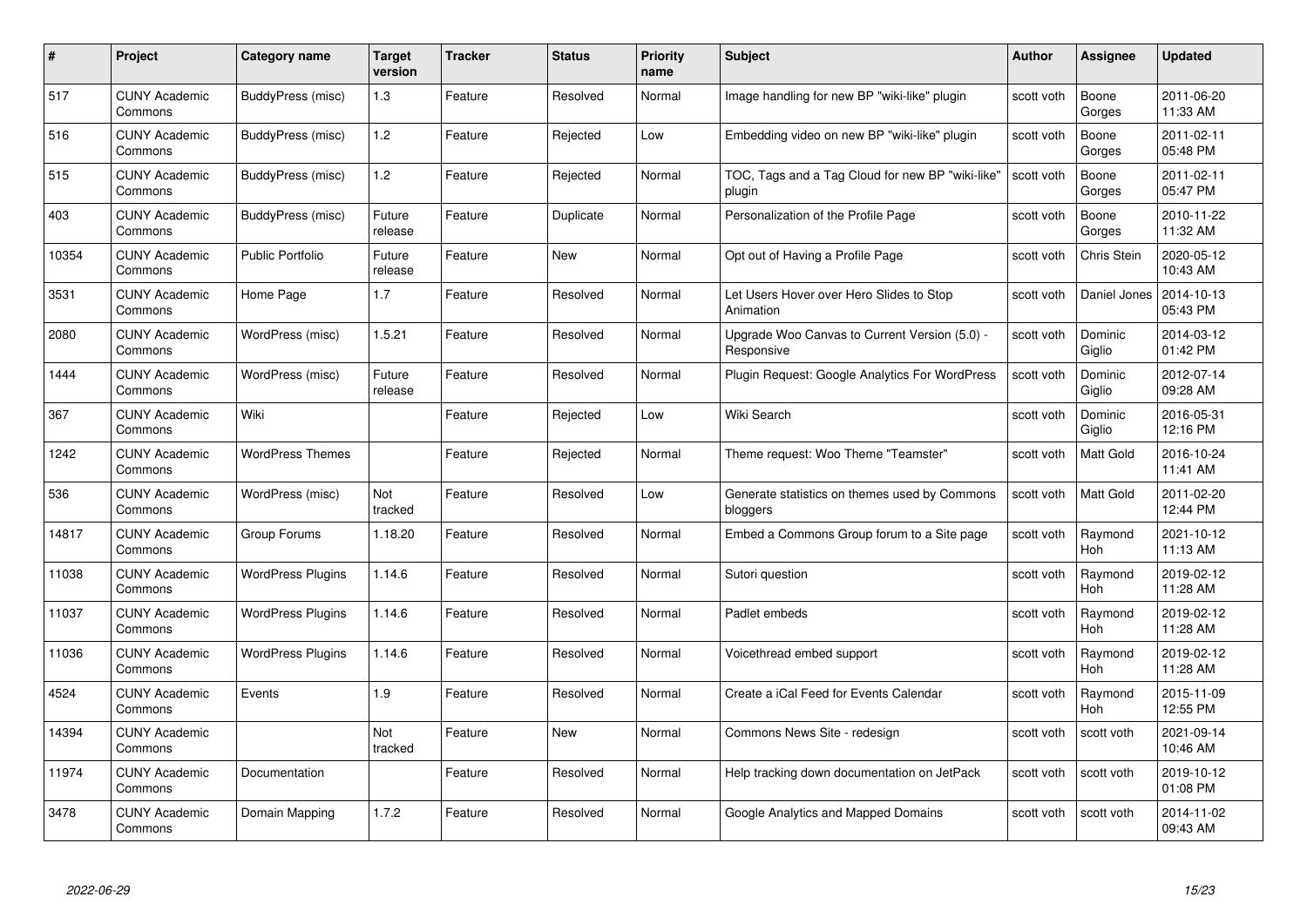| #     | Project                         | <b>Category name</b>     | Target<br>version | <b>Tracker</b> | <b>Status</b> | <b>Priority</b><br>name | <b>Subject</b>                                                                     | <b>Author</b> | <b>Assignee</b> | <b>Updated</b>         |
|-------|---------------------------------|--------------------------|-------------------|----------------|---------------|-------------------------|------------------------------------------------------------------------------------|---------------|-----------------|------------------------|
| 3026  | <b>CUNY Academic</b><br>Commons | <b>UserVoice</b>         | Not<br>tracked    | Feature        | Rejected      | Normal                  | User Voice Upgrade                                                                 | scott voth    | scott voth      | 2016-01-26<br>11:26 AM |
| 1208  | <b>CUNY Academic</b><br>Commons | BuddyPress (misc)        | Not<br>tracked    | Feature        | Rejected      | Normal                  | Investigate Mobile Inheritance from BuddyPress<br>Default Theme                    | scott voth    | scott voth      | 2016-01-26<br>10:57 AM |
| 737   | <b>CUNY Academic</b><br>Commons | WordPress (misc)         |                   | Feature        | Resolved      | Normal                  | Add Explanation of "Sort & Shuffle" to Atahualpa<br>Codex documentation            | scott voth    | scott voth      | 2011-06-05<br>10:39 AM |
| 594   | <b>CUNY Academic</b><br>Commons | WordPress (misc)         | Not<br>tracked    | Feature        | Resolved      | Normal                  | Add more meaningful error messages when<br>adding users to blogs doesn't work      | scott voth    | scott voth      | 2012-01-02<br>09:51 PM |
| 16143 | <b>CUNY Academic</b><br>Commons |                          | 1.19.10           | Bug            | Resolved      | Normal                  | Is Commons site down?                                                              | scott voth    |                 | 2022-05-24<br>11:17 AM |
| 14694 | <b>CUNY Academic</b><br>Commons | Groups (misc)            | 1.18.16           | Bug            | Resolved      | Normal                  | Order by: Newly Created, Alphabetical, etc. Not<br>Working on Groups and Sites tab | scott voth    |                 | 2021-08-10<br>11:16 AM |
| 12953 | <b>CUNY Academic</b><br>Commons | <b>WordPress Themes</b>  | Not<br>tracked    | Bug            | Resolved      | Normal                  | Pagination Issue on Customizr theme                                                | scott voth    |                 | 2020-07-14<br>11:53 AM |
| 12573 | <b>CUNY Academic</b><br>Commons | <b>WordPress Plugins</b> | Future<br>release | Bug            | New           | Normal                  | <b>CommentPress Core Issues</b>                                                    | scott voth    |                 | 2020-03-24<br>04:32 PM |
| 11532 | <b>CUNY Academic</b><br>Commons | About page               |                   | Bug            | Rejected      | Normal                  | About >> Contact Us sub-tab on homepage                                            | scott voth    |                 | 2019-06-16<br>12:04 AM |
| 11530 | <b>CUNY Academic</b><br>Commons | Home Page                | Not<br>tracked    | <b>Bug</b>     | Resolved      | Normal                  | News Tab on homepage                                                               | scott voth    |                 | 2019-06-10<br>02:04 PM |
| 10679 | CUNY Academic<br>Commons        | Server                   |                   | Bug            | Rejected      | Normal                  | Site response time                                                                 | scott voth    |                 | 2018-11-08<br>05:43 PM |
| 10071 | <b>CUNY Academic</b><br>Commons | WordPress (misc)         | Not<br>tracked    | <b>Bug</b>     | Resolved      | Normal                  | News Site not displaying                                                           | scott voth    |                 | 2018-07-30<br>01:19 PM |
| 9959  | <b>CUNY Academic</b><br>Commons | <b>WordPress Plugins</b> |                   | Bug            | Resolved      | Normal                  | Carto Map embed issue                                                              | scott voth    |                 | 2018-06-22<br>07:00 PM |
| 7625  | <b>CUNY Academic</b><br>Commons | Registration             | Not<br>tracked    | <b>Bug</b>     | Resolved      | Normal                  | User unable to register - gets "Forbidden"<br>message                              | scott voth    |                 | 2017-11-15<br>01:44 PM |
| 7343  | <b>CUNY Academic</b><br>Commons | commonsinabox.org        | Not<br>tracked    | Bug            | Resolved      | Normal                  | commonsinabox.org - unable to access backend                                       | scott voth    |                 | 2017-01-06<br>11:58 AM |
| 5829  | <b>CUNY Academic</b><br>Commons | Upgrades                 | Not<br>tracked    | Bug            | Resolved      | Normal                  | New Server - Creating a Group - Sometimes get<br>502 error                         | scott voth    |                 | 2016-08-01<br>11:58 PM |
| 5747  | <b>CUNY Academic</b><br>Commons | Server                   |                   | <b>Bug</b>     | Resolved      | Urgent                  | Commons Site seems to be down                                                      | scott voth    |                 | 2016-06-27<br>09:16 PM |
| 5295  | <b>CUNY Academic</b><br>Commons | Server                   | Not<br>tracked    | <b>Bug</b>     | Resolved      | Normal                  | Lousy Response Time and sporadic timeouts                                          | scott voth    |                 | 2016-03-15<br>10:03 AM |
| 4766  | <b>CUNY Academic</b><br>Commons | Server                   |                   | Bug            | Resolved      | High                    | Sites Not Responding - Commons and CBOX                                            | scott voth    |                 | 2015-10-13<br>01:05 PM |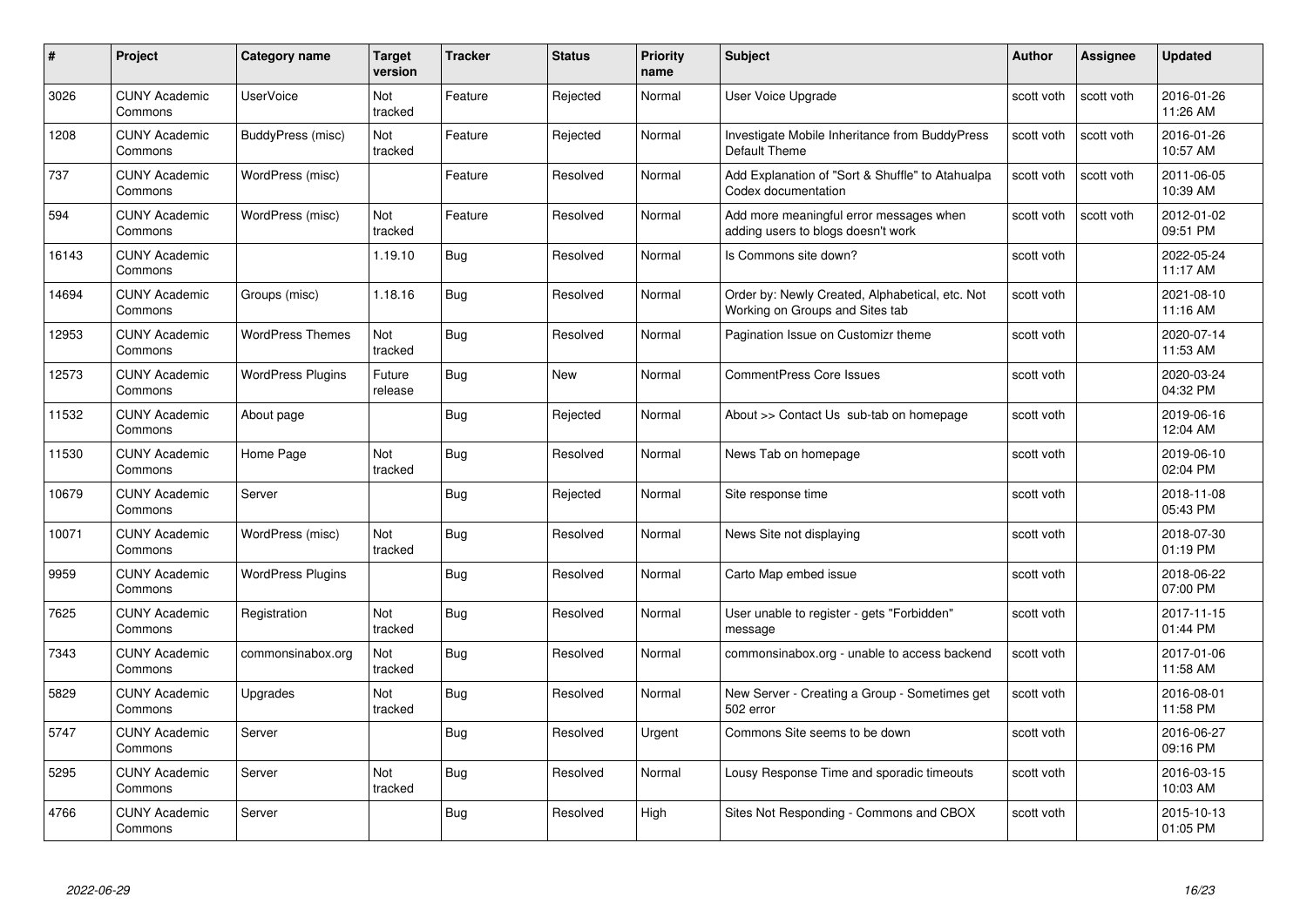| #     | Project                         | <b>Category name</b>      | <b>Target</b><br>version | <b>Tracker</b> | <b>Status</b> | Priority<br>name | <b>Subject</b>                                                                         | <b>Author</b> | <b>Assignee</b> | <b>Updated</b>         |
|-------|---------------------------------|---------------------------|--------------------------|----------------|---------------|------------------|----------------------------------------------------------------------------------------|---------------|-----------------|------------------------|
| 4685  | <b>CUNY Academic</b><br>Commons | Server                    | Not<br>tracked           | Bug            | Resolved      | Immediate        | Response Time Poor - Unable to connect to<br>database                                  | scott voth    |                 | 2015-09-28<br>09:16 PM |
| 4424  | <b>CUNY Academic</b><br>Commons | Server                    |                          | Bug            | Rejected      | Normal           | Slow Response Time                                                                     | scott voth    |                 | 2015-08-12<br>09:46 AM |
| 4107  | <b>CUNY Academic</b><br>Commons | Server                    | Not<br>tracked           | <b>Bug</b>     | Resolved      | Normal           | Slow Response Time and "Error establishing a<br>database connection"                   | scott voth    |                 | 2015-06-11<br>09:33 AM |
| 3556  | <b>CUNY Academic</b><br>Commons | Home Page                 |                          | Bug            | Resolved      | High             | Lost Access to Create Hero Slides                                                      | scott voth    |                 | 2014-10-15<br>08:38 PM |
| 2525  | <b>CUNY Academic</b><br>Commons | WordPress (misc)          | 1.4.25                   | <b>Bug</b>     | Resolved      | Normal           | Twitter Widget Pro Plugin                                                              | scott voth    |                 | 2013-04-21<br>07:34 PM |
| 1936  | <b>CUNY Academic</b><br>Commons | Redmine                   | Not<br>tracked           | <b>Bug</b>     | Resolved      | Normal           | Redmine email notifications                                                            | scott voth    |                 | 2012-06-15<br>11:59 AM |
| 1343  | <b>CUNY Academic</b><br>Commons | BuddyPress (misc)         |                          | <b>Bug</b>     | Rejected      | Normal           | Display issue on Front Page - Hero slide<br>description overlaying the top left corner | scott voth    |                 | 2011-12-08<br>07:06 PM |
| 1230  | <b>CUNY Academic</b><br>Commons |                           |                          | <b>Bug</b>     | Resolved      | Normal           | Access to blogs after release                                                          | scott voth    |                 | 2011-10-13<br>01:51 PM |
| 16170 | <b>CUNY Academic</b><br>Commons | <b>Blogs (BuddyPress)</b> | 2.0.1                    | <b>Bug</b>     | Resolved      | Normal           | duplication of campus                                                                  | scott voth    | Boone<br>Gorges | 2022-06-14<br>11:35 AM |
| 16167 | <b>CUNY Academic</b><br>Commons | Domain Mapping            |                          | <b>Bug</b>     | Resolved      | Normal           | gcurban.org/loading issue                                                              | scott voth    | Boone<br>Gorges | 2022-05-26<br>03:29 PM |
| 15788 | <b>CUNY Academic</b><br>Commons | Home Page                 | 1.19.7                   | <b>Bug</b>     | Resolved      | Normal           | long site titles on home page                                                          | scott voth    | Boone<br>Gorges | 2022-04-12<br>11:31 AM |
| 15159 | <b>CUNY Academic</b><br>Commons | Home Page                 | 1.19.1                   | Bug            | Resolved      | Normal           | My Sites - hyperlinks not working                                                      | scott voth    | Boone<br>Gorges | 2022-01-06<br>01:38 PM |
| 15152 | <b>CUNY Academic</b><br>Commons | <b>Commons Profile</b>    | 1.19.1                   | <b>Bug</b>     | Resolved      | Normal           | padding missing on Commons Profile                                                     | scott voth    | Boone<br>Gorges | 2022-01-11<br>04:41 PM |
| 14986 | <b>CUNY Academic</b><br>Commons | Server                    | Not<br>tracked           | <b>Bug</b>     | Resolved      | High             | Commons Site Down?                                                                     | scott voth    | Boone<br>Gorges | 2021-11-23<br>04:21 PM |
| 14521 | <b>CUNY Academic</b><br>Commons | WordPress Plugins         | 1.18.12                  | Bug            | Resolved      | Normal           | Registration step for "ShareThis Social Share<br>Buttons" plugin not working           | scott voth    | Boone<br>Gorges | 2021-06-08<br>11:50 AM |
| 14437 | <b>CUNY Academic</b><br>Commons | Courses                   | 1.19.0                   | <b>Bug</b>     | Resolved      | Normal           | Deleted Sites Show Up On Courses Tab                                                   | scott voth    | Boone<br>Gorges | 2022-01-04<br>12:04 PM |
| 14113 | <b>CUNY Academic</b><br>Commons | WordPress (misc)          | Future<br>release        | <b>Bug</b>     | Hold          | Normal           | Block Editor Not Working on this page - Json error Scott voth                          |               | Boone<br>Gorges | 2021-03-05<br>11:01 AM |
| 13933 | <b>CUNY Academic</b><br>Commons | Group Library             | 1.18.4                   | Bug            | Resolved      | Normal           | Group Library Paging Issue                                                             | scott voth    | Boone<br>Gorges | 2021-02-09<br>11:05 AM |
| 13892 | <b>CUNY Academic</b><br>Commons | Performance               |                          | <b>Bug</b>     | Rejected      | Normal           | Sluggish Response Times                                                                | scott voth    | Boone<br>Gorges | 2021-01-28<br>08:45 PM |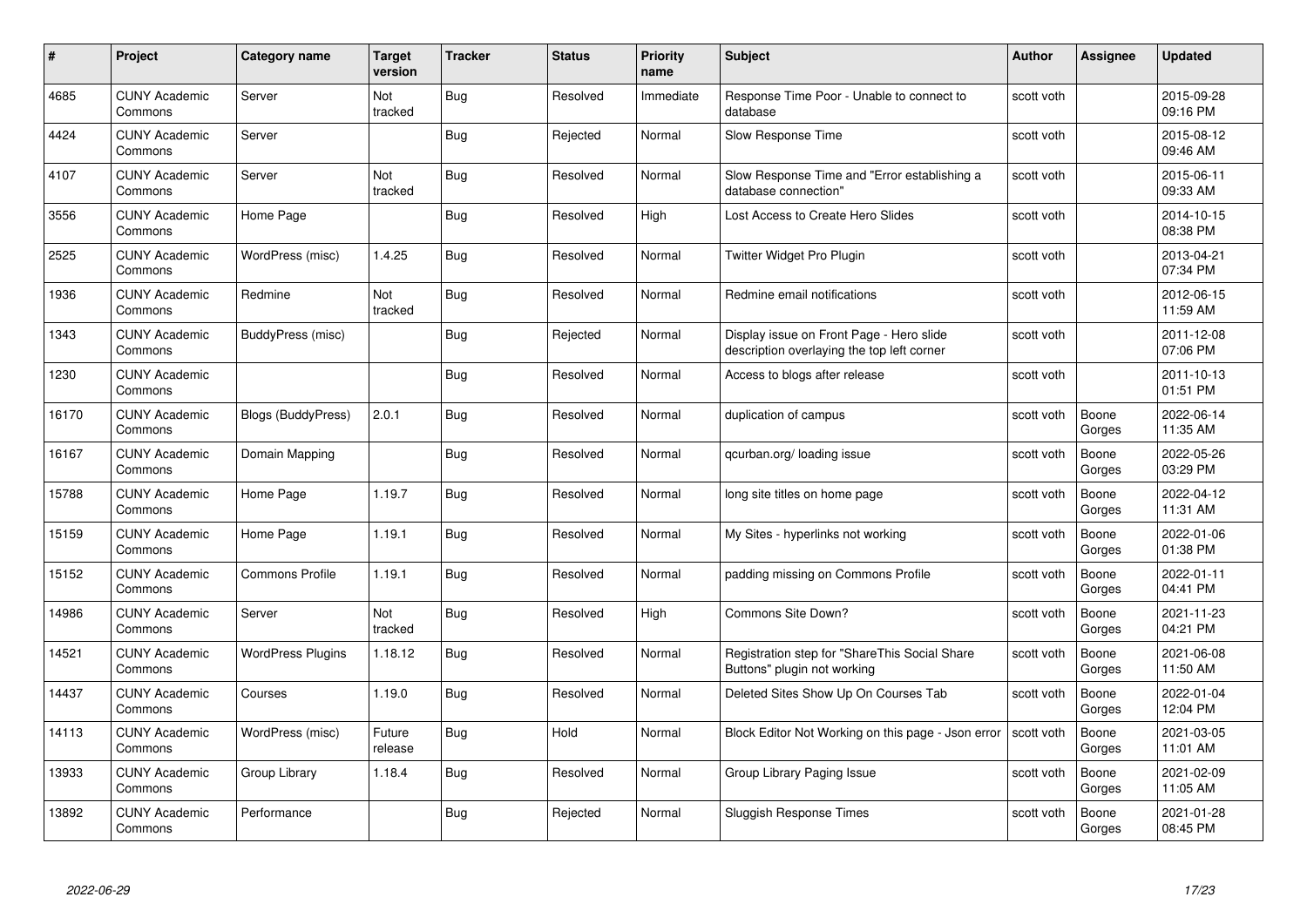|       | Project                         | <b>Category name</b>              | Target<br>version | <b>Tracker</b> | <b>Status</b>        | <b>Priority</b><br>name | <b>Subject</b>                                                                    | <b>Author</b> | <b>Assignee</b> | <b>Updated</b>         |
|-------|---------------------------------|-----------------------------------|-------------------|----------------|----------------------|-------------------------|-----------------------------------------------------------------------------------|---------------|-----------------|------------------------|
| 13865 | <b>CUNY Academic</b><br>Commons | <b>Commons Profile</b>            | 1.18.4            | <b>Bug</b>     | Resolved             | Normal                  | 'Digital Research Tools' profile nav item is cut off                              | scott voth    | Boone<br>Gorges | 2021-02-09<br>11:05 AM |
| 13494 | <b>CUNY Academic</b><br>Commons | <b>Public Portfolio</b>           | 1.17.6            | Bug            | Resolved             | Normal                  | Brief Descriptor and About You Profile Fields do<br>not display on mobile devices | scott voth    | Boone<br>Gorges | 2020-10-27<br>11:00 AM |
| 13493 | <b>CUNY Academic</b><br>Commons | <b>Public Portfolio</b>           | 1.17.6            | Bug            | Resolved             | Normal                  | Member Profiles - Free Entry Widget Displays<br>URL encoded text                  | scott voth    | Boone<br>Gorges | 2020-10-27<br>11:00 AM |
| 12853 | CUNY Academic<br>Commons        | WordPress - Media                 |                   | Bug            | Resolved             | Normal                  | Download All Media throws error                                                   | scott voth    | Boone<br>Gorges | 2020-05-29<br>09:26 AM |
| 12386 | <b>CUNY Academic</b><br>Commons | <b>WordPress Plugins</b>          | 1.16.5            | <b>Bug</b>     | Resolved             | Normal                  | Help site throwing error when publishing pages                                    | scott voth    | Boone<br>Gorges | 2020-02-11<br>10:43 AM |
| 11529 | <b>CUNY Academic</b><br>Commons | Twitter page                      | 1.15.3            | <b>Bug</b>     | Resolved             | Normal                  | Twitter sub-menu option showing a lot of blank<br>results                         | scott voth    | Boone<br>Gorges | 2019-06-10<br>01:04 PM |
| 10225 | <b>CUNY Academic</b><br>Commons | <b>BuddyPress Docs</b>            | 1.13.8            | Bug            | Resolved             | Normal                  | BuddyPress doc disappeared after being created<br>by Maura Smale                  | scott voth    | Boone<br>Gorges | 2018-08-27<br>09:00 AM |
| 10000 | <b>CUNY Academic</b><br>Commons | Performance                       | Not<br>tracked    | <b>Bug</b>     | Resolved             | Normal                  | Pages display correctly but cannot edit them                                      | scott voth    | Boone<br>Gorges | 2018-07-13<br>12:31 PM |
| 9515  | <b>CUNY Academic</b><br>Commons | <b>WordPress Plugins</b>          | Not<br>tracked    | <b>Bug</b>     | Reporter<br>Feedback | Normal                  | Text to Speech plugin - "More Slowly" checkbox<br>not working                     | scott voth    | Boone<br>Gorges | 2018-06-13<br>02:26 PM |
| 8876  | <b>CUNY Academic</b><br>Commons | cuny.is                           | 1.12.1            | Bug            | Resolved             | Normal                  | Groups cannot select cuny.is URL that matches<br>their group slug exactly         | scott voth    | Boone<br>Gorges | 2017-11-01<br>03:06 PM |
| 8153  | <b>CUNY Academic</b><br>Commons | Homepage Slides                   |                   | Bug            | Resolved             | Normal                  | <b>Hero Slide Permissions</b>                                                     | scott voth    | Boone<br>Gorges | 2017-05-17<br>08:29 PM |
| 7894  | <b>CUNY Academic</b><br>Commons | Group Forums                      |                   | Bug            | Duplicate            | Normal                  | Forum topics not showing former content                                           | scott voth    | Boone<br>Gorges | 2017-04-02<br>06:30 PM |
| 7892  | <b>CUNY Academic</b><br>Commons | Commons In A Box                  |                   | Bug            | Rejected             | Normal                  | CBOX - Group widget filter links overlap widget<br>title                          | scott voth    | Boone<br>Gorges | 2017-04-04<br>10:16 AM |
| 6539  | <b>CUNY Academic</b><br>Commons | Events                            | 1.10              | <b>Bug</b>     | Resolved             | Normal                  | Event Room numbers don't seem to be persisted<br>Commons 1.10 testing             | scott voth    | Boone<br>Gorges | 2016-10-31<br>04:23 PM |
| 6000  | CUNY Academic<br>Commons        | <b>WordPress Plugins</b>          | 1.9.27            | Bug            | Resolved             | Normal                  | Unconfirmed Users Plugin is visible on all sites                                  | scott voth    | Boone<br>Gorges | 2016-09-11<br>09:10 PM |
| 5830  | <b>CUNY Academic</b><br>Commons | <b>WordPress</b><br>(Permissions) | Not<br>tracked    | <b>Bug</b>     | Resolved             | Normal                  | Lost access to create hero slides - please<br>reinstate                           | scott voth    | Boone<br>Gorges | 2016-07-25<br>10:01 AM |
| 5828  | <b>CUNY Academic</b><br>Commons | Upgrades                          | 1.9.22            | <b>Bug</b>     | Resolved             | High                    | New Server - File Uploads                                                         | scott voth    | Boone<br>Gorges | 2016-08-02<br>12:00 AM |
| 5582  | <b>CUNY Academic</b><br>Commons | <b>WordPress Plugins</b>          | 1.9.17            | Bug            | Resolved             | Normal                  | Visual Composer Not Working with Bridge Theme<br>Anymore                          | scott voth    | Boone<br>Gorges | 2016-06-01<br>10:56 PM |
| 5493  | CUNY Academic<br>Commons        | <b>WordPress Plugins</b>          |                   | Bug            | Rejected             | Normal                  | Plugin Reguest - WP Data Tables                                                   | scott voth    | Boone<br>Gorges | 2016-04-27<br>02:55 PM |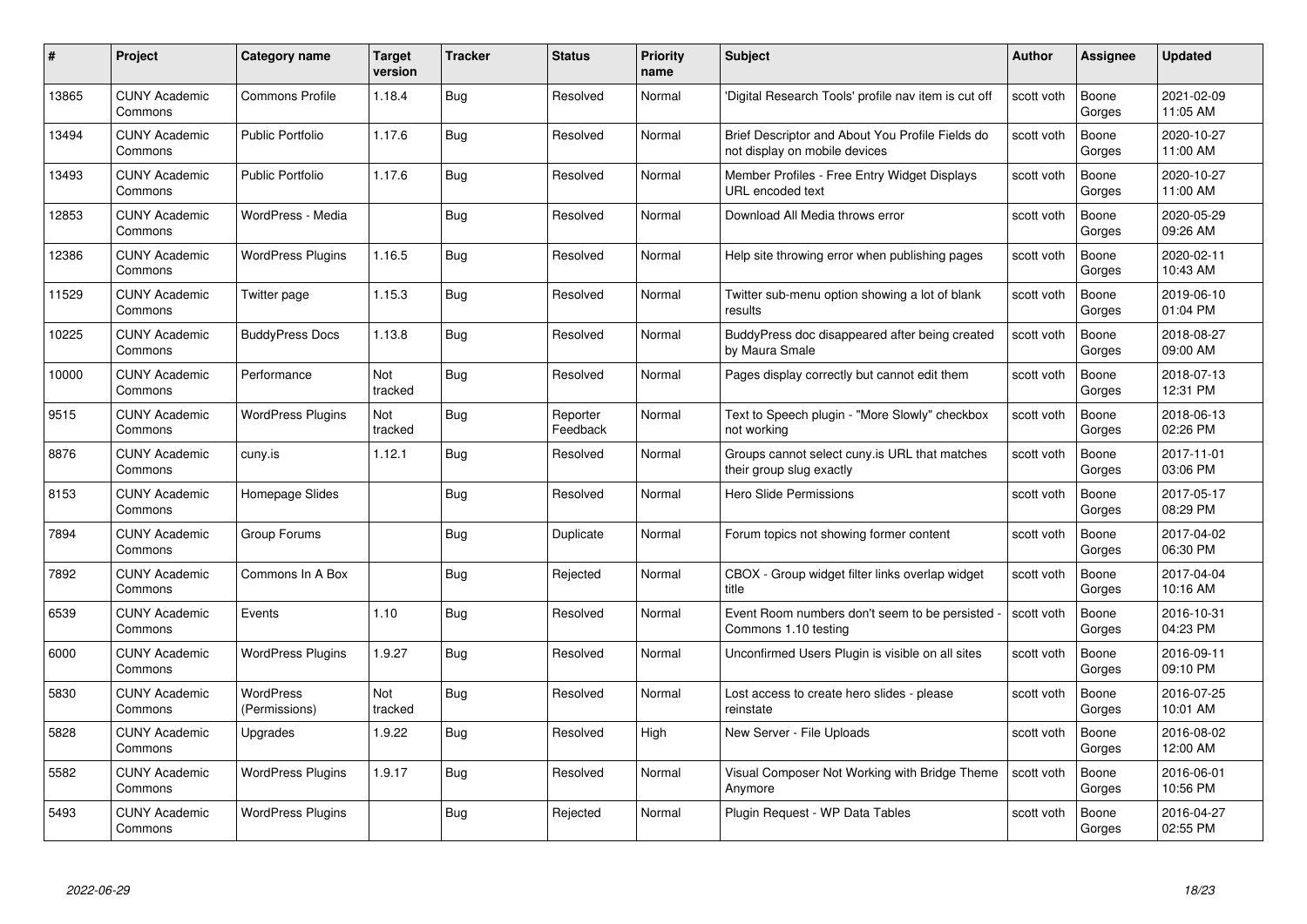| #    | Project                         | <b>Category name</b>       | Target<br>version | <b>Tracker</b> | <b>Status</b> | <b>Priority</b><br>name | <b>Subject</b>                                                                              | <b>Author</b> | <b>Assignee</b> | <b>Updated</b>         |
|------|---------------------------------|----------------------------|-------------------|----------------|---------------|-------------------------|---------------------------------------------------------------------------------------------|---------------|-----------------|------------------------|
| 4841 | <b>CUNY Academic</b><br>Commons | Design                     | Future<br>release | Bug            | Rejected      | Normal                  | Font style on "Friends" Page seems different                                                | scott voth    | Boone<br>Gorges | 2015-11-03<br>07:40 AM |
| 4631 | <b>CUNY Academic</b><br>Commons | WordPress (misc)           | Not<br>tracked    | <b>Bug</b>     | Rejected      | High                    | caching/ssl issues ??                                                                       | scott voth    | Boone<br>Gorges | 2016-01-26<br>10:35 AM |
| 4455 | <b>CUNY Academic</b><br>Commons | <b>Group Files</b>         | 1.8.8             | Bug            | Resolved      | High                    | Group Files Download to zip Not working                                                     | scott voth    | Boone<br>Gorges | 2015-08-19<br>09:58 AM |
| 4445 | <b>CUNY Academic</b><br>Commons | Registration               | Not<br>tracked    | Bug            | Resolved      | Normal                  | user alisonorlando is trying to register - no email<br>received                             | scott voth    | Boone<br>Gorges | 2015-08-20<br>12:35 PM |
| 4407 | CUNY Academic<br>Commons        | Group Forums               |                   | Bug            | Resolved      | Normal                  | Disable Forum on Existing group is not working                                              | scott voth    | Boone<br>Gorges | 2015-08-11<br>03:13 PM |
| 3964 | <b>CUNY Academic</b><br>Commons | <b>Group Announcments</b>  | 1.8.17            | Bug            | Resolved      | Normal                  | "There was a problem" error when posting<br>Group Announcement                              | scott voth    | Boone<br>Gorges | 2015-11-18<br>05:45 PM |
| 3935 | <b>CUNY Academic</b><br>Commons | WordPress (misc)           |                   | Bug            | Duplicate     | Normal                  | Member consistently gets blank page.php when<br>saving posts                                | scott voth    | Boone<br>Gorges | 2015-03-21<br>12:00 PM |
| 3841 | <b>CUNY Academic</b><br>Commons | commonsinabox.org          | Not<br>tracked    | Bug            | Resolved      | Normal                  | CBOX.org Registration Plugin Not Working                                                    | scott voth    | Boone<br>Gorges | 2016-01-26<br>03:27 PM |
| 3523 | <b>CUNY Academic</b><br>Commons | My Commons                 | 1.8               | Bug            | Resolved      | Normal                  | 1.7 Testing - "Reply" and Post Button                                                       | scott voth    | Boone<br>Gorges | 2015-04-09<br>05:19 PM |
| 3502 | <b>CUNY Academic</b><br>Commons | Blogs (BuddyPress)         | 1.6.17            | Bug            | Resolved      | High                    | "Create a Site" button not working on Blog Page                                             | scott voth    | Boone<br>Gorges | 2014-09-30<br>02:17 PM |
| 3395 | CUNY Academic<br>Commons        | <b>Email Notifications</b> | Not<br>tracked    | Bug            | Rejected      | Normal                  | email notification not received                                                             | scott voth    | Boone<br>Gorges | 2016-01-26<br>12:05 PM |
| 3348 | <b>CUNY Academic</b><br>Commons | Toolbar                    | 1.6.11            | <b>Bug</b>     | Resolved      | Normal                  | "Publications on the Commons" option missing on<br>"About" link accessed from the Admin Bar | scott voth    | Boone<br>Gorges | 2014-08-01<br>08:55 AM |
| 3200 | <b>CUNY Academic</b><br>Commons | <b>WordPress Plugins</b>   | 1.6.4             | Bug            | Resolved      | Normal                  | Plugin Request: Social Stickers                                                             | scott voth    | Boone<br>Gorges | 2014-05-21<br>09:53 PM |
| 3015 | <b>CUNY Academic</b><br>Commons |                            | Not<br>tracked    | <b>Bug</b>     | Resolved      | Normal                  | Lost Access to Create Hero Slides                                                           | scott voth    | Boone<br>Gorges | 2014-02-04<br>07:58 PM |
| 2796 | <b>CUNY Academic</b><br>Commons |                            | 1.5.4             | Bug            | Resolved      | Normal                  | Sluggish Response on the Site - Sunday 9/15 -<br>3PM - 6PM                                  | scott voth    | Boone<br>Gorges | 2013-10-01<br>08:41 PM |
| 2779 | <b>CUNY Academic</b><br>Commons | BuddyPress (misc)          | 1.5.3             | Bug            | Resolved      | Normal                  | Firefox Issue on Portfolio page when scrolling<br>down                                      | scott voth    | Boone<br>Gorges | 2013-09-19<br>01:52 PM |
| 2633 | <b>CUNY Academic</b><br>Commons | commonsinabox.org          | Not<br>tracked    | <b>Bug</b>     | Resolved      | Normal                  | Mentions in CBOX.org                                                                        | scott voth    | Boone<br>Gorges | 2014-05-01<br>08:12 PM |
| 2631 | <b>CUNY Academic</b><br>Commons | commonsinabox.org          | Not<br>tracked    | <b>Bug</b>     | Resolved      | Normal                  | Bullet Points don't display in Forum posts on<br>CBOX.org                                   | scott voth    | Boone<br>Gorges | 2014-05-01<br>08:11 PM |
| 2585 | CUNY Academic<br>Commons        | commonsinabox.org          | Not<br>tracked    | Bug            | Resolved      | Normal                  | commonsinbox.org - no "site features" option                                                | scott voth    | Boone<br>Gorges | 2013-05-21<br>09:15 PM |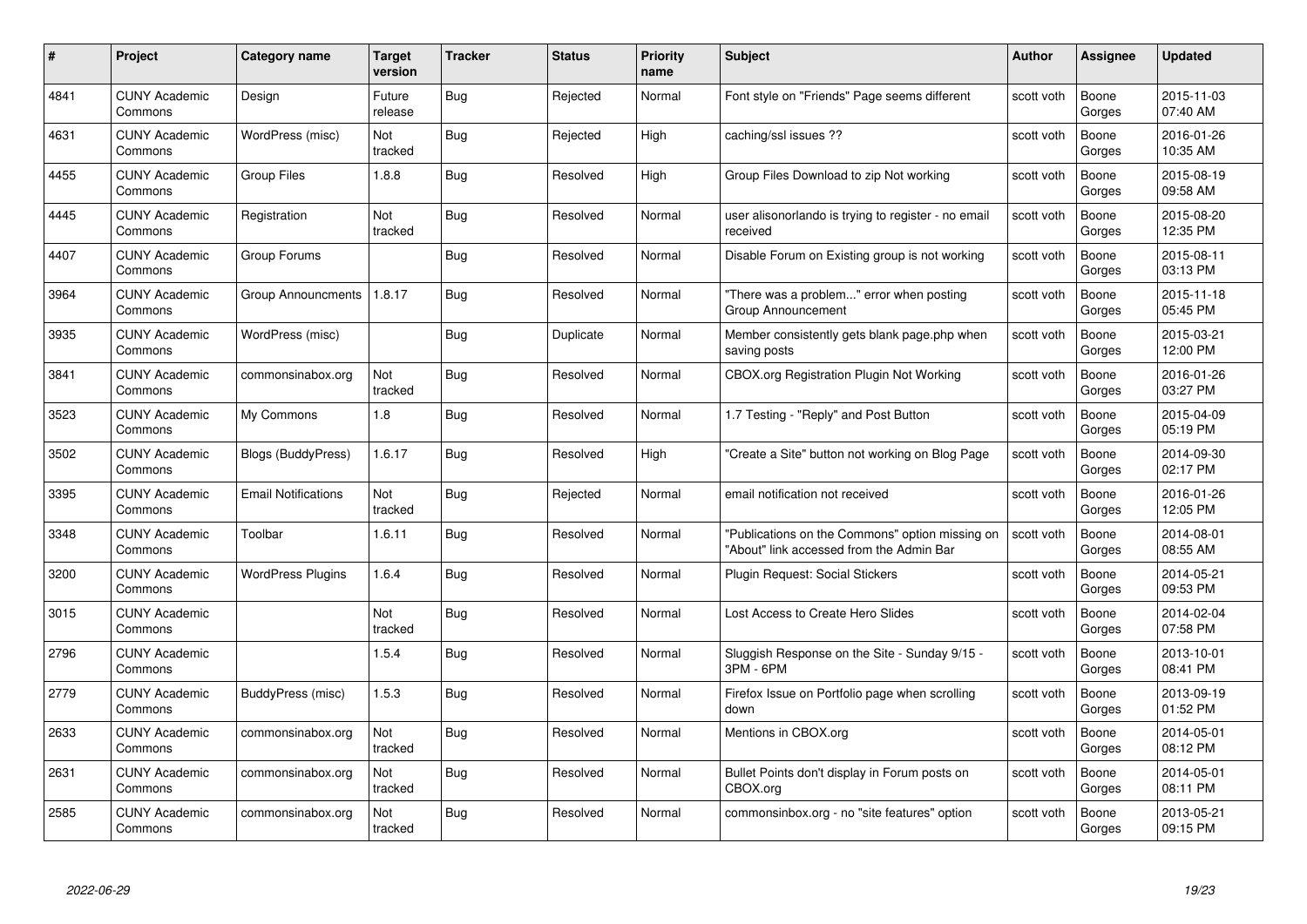| #    | Project                         | <b>Category name</b> | Target<br>version | <b>Tracker</b> | <b>Status</b> | <b>Priority</b><br>name | <b>Subject</b>                                                                  | <b>Author</b> | <b>Assignee</b> | <b>Updated</b>         |
|------|---------------------------------|----------------------|-------------------|----------------|---------------|-------------------------|---------------------------------------------------------------------------------|---------------|-----------------|------------------------|
| 2581 | <b>CUNY Academic</b><br>Commons | WordPress (misc)     | 1.6.3             | <b>Bug</b>     | Resolved      | Low                     | <b>Blog Deleted?</b>                                                            | scott voth    | Boone<br>Gorges | 2014-05-12<br>02:46 PM |
| 2561 | <b>CUNY Academic</b><br>Commons | commonsinabox.org    | Not<br>tracked    | Bug            | Resolved      | Normal                  | CSS Issues on Commonsinabox.org                                                 | scott voth    | Boone<br>Gorges | 2013-05-16<br>03:31 PM |
| 2518 | <b>CUNY Academic</b><br>Commons | commonsinabox.org    | Not<br>tracked    | Bug            | Resolved      | Normal                  | Lost Access to Upload image files on<br>CommonsinaBox.org                       | scott voth    | Boone<br>Gorges | 2013-03-20<br>01:57 PM |
| 2511 | <b>CUNY Academic</b><br>Commons | WordPress (misc)     |                   | Bug            | Resolved      | Normal                  | Lost Access to Create Hero Slides                                               | scott voth    | Boone<br>Gorges | 2013-03-11<br>10:24 AM |
| 2484 | <b>CUNY Academic</b><br>Commons | commonsinabox.org    |                   | Bug            | Resolved      | Normal                  | Forum posts are vanishing - can only view last few<br>on Help & Support         | scott voth    | Boone<br>Gorges | 2013-03-01<br>11:19 AM |
| 2436 | <b>CUNY Academic</b><br>Commons | WordPress (misc)     | 1.4.20            | Bug            | Resolved      | Normal                  | Commons News blog - Commons Buzz Slider                                         | scott voth    | Boone<br>Gorges | 2013-02-28<br>11:27 AM |
| 2435 | <b>CUNY Academic</b><br>Commons | commonsinabox.org    |                   | Bug            | Resolved      | Normal                  | commonsinabox.org - media upload file types                                     | scott voth    | Boone<br>Gorges | 2013-02-13<br>09:58 PM |
| 2392 | <b>CUNY Academic</b><br>Commons | WordPress (misc)     | Not<br>tracked    | Bug            | Resolved      | Normal                  | Lost Access to Create Hero Slides                                               | scott voth    | Boone<br>Gorges | 2013-02-04<br>10:25 AM |
| 2347 | <b>CUNY Academic</b><br>Commons | WordPress (misc)     | Not<br>tracked    | Bug            | Resolved      | High                    | higheredexecutivecertificate.commons.gc.cuny.ed<br>u/                           | scott voth    | Boone<br>Gorges | 2014-05-01<br>08:00 PM |
| 2337 | <b>CUNY Academic</b><br>Commons | commonsinabox.org    | Not<br>tracked    | Bug            | Rejected      | High                    | commonsinabox.org - notifications                                               | scott voth    | Boone<br>Gorges | 2012-12-12<br>01:43 PM |
| 2316 | <b>CUNY Academic</b><br>Commons | commonsinabox.org    | Not<br>tracked    | Bug            | Resolved      | Normal                  | Commonsinabox.org - group forum - can't access<br>second page of forum posts    | scott voth    | Boone<br>Gorges | 2012-12-03<br>11:57 AM |
| 2287 | <b>CUNY Academic</b><br>Commons | commonsinabox.org    | Not<br>tracked    | <b>Bug</b>     | Resolved      | Normal                  | User reports he added an entry to the Help &<br>Support Forum - but it was lost | scott voth    | Boone<br>Gorges | 2012-11-21<br>11:27 PM |
| 2056 | <b>CUNY Academic</b><br>Commons | Wiki                 |                   | <b>Bug</b>     | Rejected      | Normal                  | MediaWiki - Embedding Video Functionality<br>Seems Broken                       | scott voth    | Boone<br>Gorges | 2016-05-31<br>12:16 PM |
| 1948 | <b>CUNY Academic</b><br>Commons | WordPress (misc)     | 1.3.15            | <b>Bug</b>     | Rejected      | Normal                  | Verite Timeline plugin                                                          | scott voth    | Boone<br>Gorges | 2012-06-25<br>09:10 AM |
| 1947 | CUNY Academic<br>Commons        | WordPress (misc)     | 1.3.15            | Bug            | Rejected      | Normal                  | Inline Google Docs - SSL required                                               | scott voth    | Boone<br>Gorges | 2012-06-25<br>09:12 AM |
| 1932 | <b>CUNY Academic</b><br>Commons | WordPress (misc)     | Not<br>tracked    | Bug            | Resolved      | Normal                  | Lost access to Create Hero Slides                                               | scott voth    | Boone<br>Gorges | 2012-06-12<br>08:34 AM |
| 1848 | <b>CUNY Academic</b><br>Commons | WordPress (misc)     | 1.3.13            | Bug            | Resolved      | Normal                  | Having Issues with Saving Menu Changes on the<br><b>Commons Codex</b>           | scott voth    | Boone<br>Gorges | 2012-04-26<br>07:48 PM |
| 1797 | <b>CUNY Academic</b><br>Commons | WordPress (misc)     | 1.3.10.1          | <b>Bug</b>     | Resolved      | Urgent                  | JITP link doesn't seem to be working - "page not<br>redirecting properly"       | scott voth    | Boone<br>Gorges | 2012-03-30<br>08:38 AM |
| 1745 | CUNY Academic<br>Commons        | BuddyPress (misc)    | Not<br>tracked    | Bug            | Resolved      | Normal                  | Dashboard Access to Create Hero Slides                                          | scott voth    | Boone<br>Gorges | 2012-03-19<br>04:14 PM |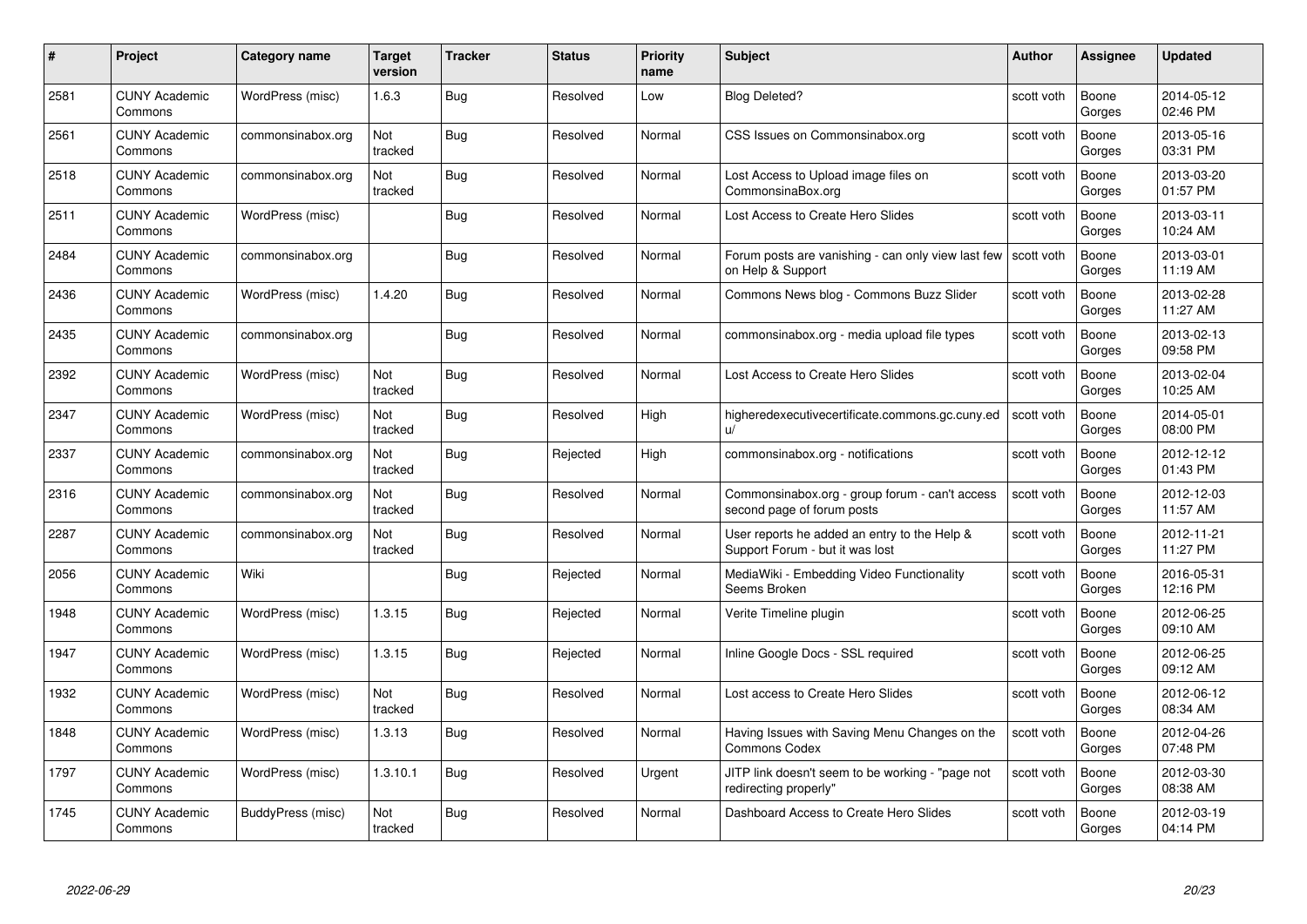| #    | Project                         | <b>Category name</b> | Target<br>version | <b>Tracker</b> | <b>Status</b> | <b>Priority</b><br>name | <b>Subject</b>                                                                    | <b>Author</b> | <b>Assignee</b> | <b>Updated</b>         |
|------|---------------------------------|----------------------|-------------------|----------------|---------------|-------------------------|-----------------------------------------------------------------------------------|---------------|-----------------|------------------------|
| 1717 | <b>CUNY Academic</b><br>Commons | WordPress (misc)     | 1.3.9             | <b>Bug</b>     | Resolved      | Normal                  | SimplePie For WP not working - need a writable<br>Cache Folder                    | scott voth    | Boone<br>Gorges | 2012-03-12<br>12:17 PM |
| 1656 | <b>CUNY Academic</b><br>Commons | WordPress (misc)     | 1.3.10            | Bug            | Rejected      | High                    | WordTube Player Still Doesn't Play SWF Files                                      | scott voth    | Boone<br>Gorges | 2012-03-29<br>07:59 PM |
| 1645 | <b>CUNY Academic</b><br>Commons | WordPress (misc)     | 1.3.8             | Bug            | Resolved      | Normal                  | WordTube Plugin can't find "JW Player" - fails to<br>play .swf files              | scott voth    | Boone<br>Gorges | 2012-02-23<br>07:27 PM |
| 1486 | <b>CUNY Academic</b><br>Commons | BuddyPress (misc)    | Not<br>tracked    | Bug            | Resolved      | Normal                  | Blog Tag in Group                                                                 | scott voth    | Boone<br>Gorges | 2011-12-21<br>07:45 AM |
| 1465 | <b>CUNY Academic</b><br>Commons | Wiki                 | 1.3.4             | Bug            | Resolved      | Normal                  | TagAsCategory Extension & Wiki Inc Plugin                                         | scott voth    | Boone<br>Gorges | 2012-01-10<br>08:46 PM |
| 1461 | <b>CUNY Academic</b><br>Commons | BuddyPress (misc)    | 1.3.1             | Bug            | Resolved      | Normal                  | Strange Behaviour in the Activity Stream                                          | scott voth    | Boone<br>Gorges | 2011-12-19<br>08:33 AM |
| 1396 | <b>CUNY Academic</b><br>Commons | WordPress (misc)     | 1.3.13            | Bug            | Resolved      | Normal                  | InLine Google Docs Plugin Not Working                                             | scott voth    | Boone<br>Gorges | 2012-05-22<br>11:36 AM |
| 1379 | <b>CUNY Academic</b><br>Commons | Wiki                 | 1.3               | Bug            | Resolved      | Normal                  | Help Link in the Admin Bar points to old Help<br>Page                             | scott voth    | Boone<br>Gorges | 2011-12-09<br>09:08 AM |
| 1316 | <b>CUNY Academic</b><br>Commons | BuddyPress (misc)    | 1.2.5             | Bug            | Resolved      | Normal                  | Buddy Press Docs - comments going to email, but  <br>not to the Doc               | scott voth    | Boone<br>Gorges | 2011-11-04<br>12:53 PM |
| 754  | <b>CUNY Academic</b><br>Commons | BuddyPress (misc)    | 1.3               | Bug            | Resolved      | Normal                  | LaTex parsing on email notifications                                              | scott voth    | Boone<br>Gorges | 2011-09-14<br>01:28 AM |
| 689  | <b>CUNY Academic</b><br>Commons | BuddyPress (misc)    | 1.3               | <b>Bug</b>     | Resolved      | Normal                  | BP-specific custom post types should not be<br>visible to non-admins on Dashboard | scott voth    | Boone<br>Gorges | 2011-05-17<br>11:13 AM |
| 569  | <b>CUNY Academic</b><br>Commons | WordPress (misc)     | 1.1.10            | Bug            | Resolved      | Normal                  | Issue found switching between Green Park, Woo<br>Canvas Theme, and back again     | scott voth    | Boone<br>Gorges | 2011-02-08<br>05:35 PM |
| 535  | <b>CUNY Academic</b><br>Commons | WordPress (misc)     | 1.1.10            | <b>Bug</b>     | Resolved      | Low                     | Unable to Activate "Apture" Plugin on new blog                                    | scott voth    | Boone<br>Gorges | 2011-03-08<br>08:45 PM |
| 528  | <b>CUNY Academic</b><br>Commons | BuddyPress (misc)    | 1.2               | <b>Bug</b>     | Resolved      | Low                     | Delete pages using new BP "wiki" plugin?                                          | scott voth    | Boone<br>Gorges | 2011-03-25<br>11:13 AM |
| 461  | <b>CUNY Academic</b><br>Commons | WordPress (misc)     | 1.1.3             | Bug            | Resolved      | Normal                  | Atahualpa 3.3.3 - does it need to be upgraded for<br>WP 3?                        | scott voth    | Boone<br>Gorges | 2010-12-13<br>09:15 PM |
| 460  | <b>CUNY Academic</b><br>Commons | Wiki                 | Not<br>tracked    | <b>Bug</b>     | Resolved      | Normal                  | Older Images not showing up on Wiki after release<br>1.1.1                        | scott voth    | Boone<br>Gorges | 2010-12-21<br>04:46 PM |
| 448  | <b>CUNY Academic</b><br>Commons | WordPress (misc)     | 1.1.4             | Bug            | Resolved      | Normal                  | Media Element HTML5 Player Plugin                                                 | scott voth    | Boone<br>Gorges | 2010-12-18<br>11:16 AM |
| 447  | <b>CUNY Academic</b><br>Commons | WordPress (misc)     | 1.1.4             | Bug            | Resolved      | Normal                  | Widgetize Google Gadjets plugin                                                   | scott voth    | Boone<br>Gorges | 2010-12-18<br>12:24 PM |
| 438  | CUNY Academic<br>Commons        | Wiki                 | Not<br>tracked    | Bug            | Resolved      | High                    | lost write privileges on wiki image folder                                        | scott voth    | Boone<br>Gorges | 2010-12-07<br>10:26 AM |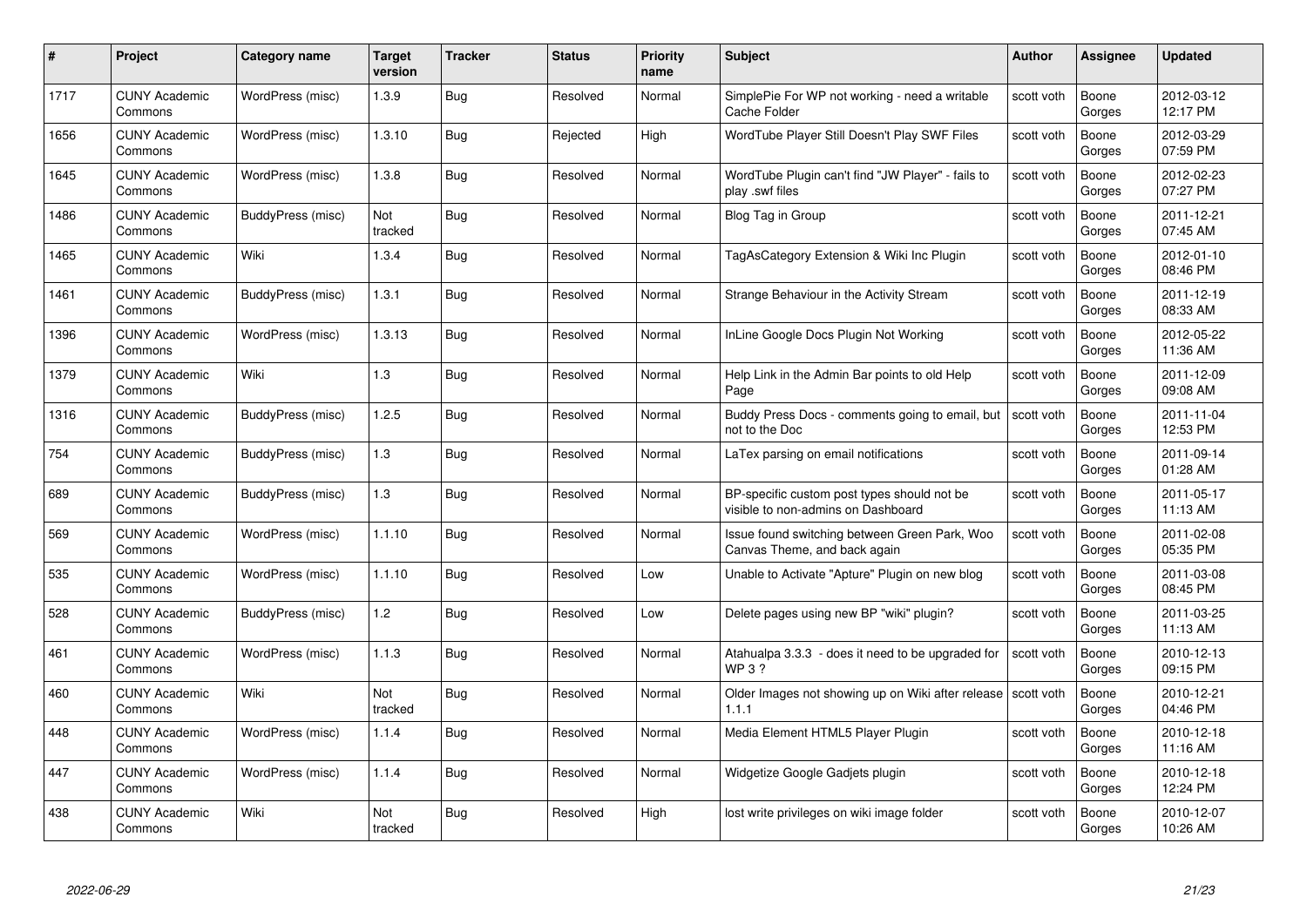| #     | Project                         | <b>Category name</b>     | Target<br>version     | <b>Tracker</b> | <b>Status</b> | <b>Priority</b><br>name | <b>Subject</b>                                                                  | <b>Author</b> | <b>Assignee</b>   | <b>Updated</b>         |
|-------|---------------------------------|--------------------------|-----------------------|----------------|---------------|-------------------------|---------------------------------------------------------------------------------|---------------|-------------------|------------------------|
| 437   | <b>CUNY Academic</b><br>Commons | Wiki                     | <b>Not</b><br>tracked | Bug            | Resolved      | High                    | Wiki not displaying images in newer pages                                       | scott voth    | Boone<br>Gorges   | 2010-12-07<br>08:39 AM |
| 299   | <b>CUNY Academic</b><br>Commons | Wiki                     | 1.0.2                 | <b>Bug</b>     | Resolved      | Normal                  | Wiki Sidebar Search Option                                                      | scott voth    | Boone<br>Gorges   | 2010-09-02<br>10:46 AM |
| 294   | <b>CUNY Academic</b><br>Commons | Wiki                     | 1.0.2                 | Bug            | Resolved      | Normal                  | TagAsCategory extension on the Wiki                                             | scott voth    | Boone<br>Gorges   | 2010-09-02<br>10:53 AM |
| 5827  | <b>CUNY Academic</b><br>Commons | Public Portfolio         | Future<br>release     | Bug            | Assigned      | Normal                  | Academic Interests square bracket links not<br>workina                          | scott voth    | Chris Stein       | 2016-08-11<br>11:59 PM |
| 6178  | CUNY Academic<br>Commons        | <b>WordPress Plugins</b> |                       | Bug            | Rejected      | Normal                  | Social Sharing via JetPack Not Working                                          | scott voth    | Daniel Jones      | 2017-05-01<br>10:24 PM |
| 4526  | <b>CUNY Academic</b><br>Commons | Homepage Slides          | 1.8.11                | Bug            | Resolved      | Normal                  | Mousing Over Hero Slide does not stop Animation                                 | scott voth    | Daniel Jones      | 2015-09-18<br>03:53 PM |
| 4438  | <b>CUNY Academic</b><br>Commons | Events                   | Future<br>release     | Bug            | Assigned      | Normal                  | Events Calendar - Export Recurring Events                                       | scott voth    | Daniel Jones      | 2016-05-23<br>04:25 PM |
| 4143  | <b>CUNY Academic</b><br>Commons | <b>WordPress Themes</b>  | Not<br>tracked        | Bug            | Resolved      | Normal                  | Issues after Canvas Update - Help & Support /<br>Codex                          | scott voth    | Daniel Jones      | 2015-08-10<br>02:44 PM |
| 2982  | <b>CUNY Academic</b><br>Commons | <b>WordPress Themes</b>  | 1.5.21                | <b>Bug</b>     | Resolved      | Normal                  | Sliders are broken on Woo Canvas theme                                          | scott voth    | Dominic<br>Giglio | 2014-03-12<br>01:41 PM |
| 2332  | <b>CUNY Academic</b><br>Commons | WordPress (misc)         | 1.4.20                | Bug            | Resolved      | Normal                  | Arras Theme Slider gets jquery error                                            | scott voth    | Dominic<br>Giglio | 2013-03-01<br>07:55 PM |
| 2112  | CUNY Academic<br>Commons        | WordPress (misc)         | 1.4.5                 | Bug            | Resolved      | Normal                  | Codex Slider getting a jquery error                                             | scott voth    | Dominic<br>Giglio | 2012-09-18<br>06:38 PM |
| 1257  | <b>CUNY Academic</b><br>Commons | BuddyPress (misc)        | 1.4                   | Bug            | Resolved      | Low                     | Next Page Navigation missing at bottom of page<br>when looking at Group Members | scott voth    | Dominic<br>Giglio | 2012-03-12<br>02:55 PM |
| 13088 | <b>CUNY Academic</b><br>Commons | Site cloning             | 1.17.0                | Bug            | Rejected      | Normal                  | Commons 1.17 creating group $+$ site                                            | scott voth    | Jeremy Felt       | 2020-07-27<br>01:56 PM |
| 13060 | <b>CUNY Academic</b><br>Commons | Site cloning             | 1.17.3                | <b>Bug</b>     | Rejected      | Normal                  | Commons 1.17 clone issue                                                        | scott voth    | Jeremy Felt       | 2020-09-01<br>03:10 PM |
| 13004 | <b>CUNY Academic</b><br>Commons | Domain Mapping           | Not<br>tracked        | Bug            | Resolved      | Normal                  | Domain Mapping request - Wole                                                   | scott voth    | Matt Gold         | 2020-07-07<br>12:02 PM |
| 3551  | <b>CUNY Academic</b><br>Commons | Server                   | Not<br>tracked        | Bug            | Resolved      | Normal                  | Slow Response Time                                                              | scott voth    | Matt Gold         | 2014-11-11<br>02:31 PM |
| 3528  | <b>CUNY Academic</b><br>Commons | Server                   | Not<br>tracked        | Bug            | Resolved      | High                    | Slow Response Time                                                              | scott voth    | <b>Matt Gold</b>  | 2016-01-26<br>05:11 PM |
| 3067  | <b>CUNY Academic</b><br>Commons | <b>WordPress Themes</b>  |                       | <b>Bug</b>     | Resolved      | Normal                  | Twenty Fourteen Theme Not Available                                             | scott voth    | Matt Gold         | 2014-02-22<br>11:35 AM |
| 592   | CUNY Academic<br>Commons        | WordPress (misc)         | Not<br>tracked        | Bug            | Resolved      | Normal                  | Trouble adding new user to Blog                                                 | scott voth    | Matt Gold         | 2011-02-19<br>04:39 PM |